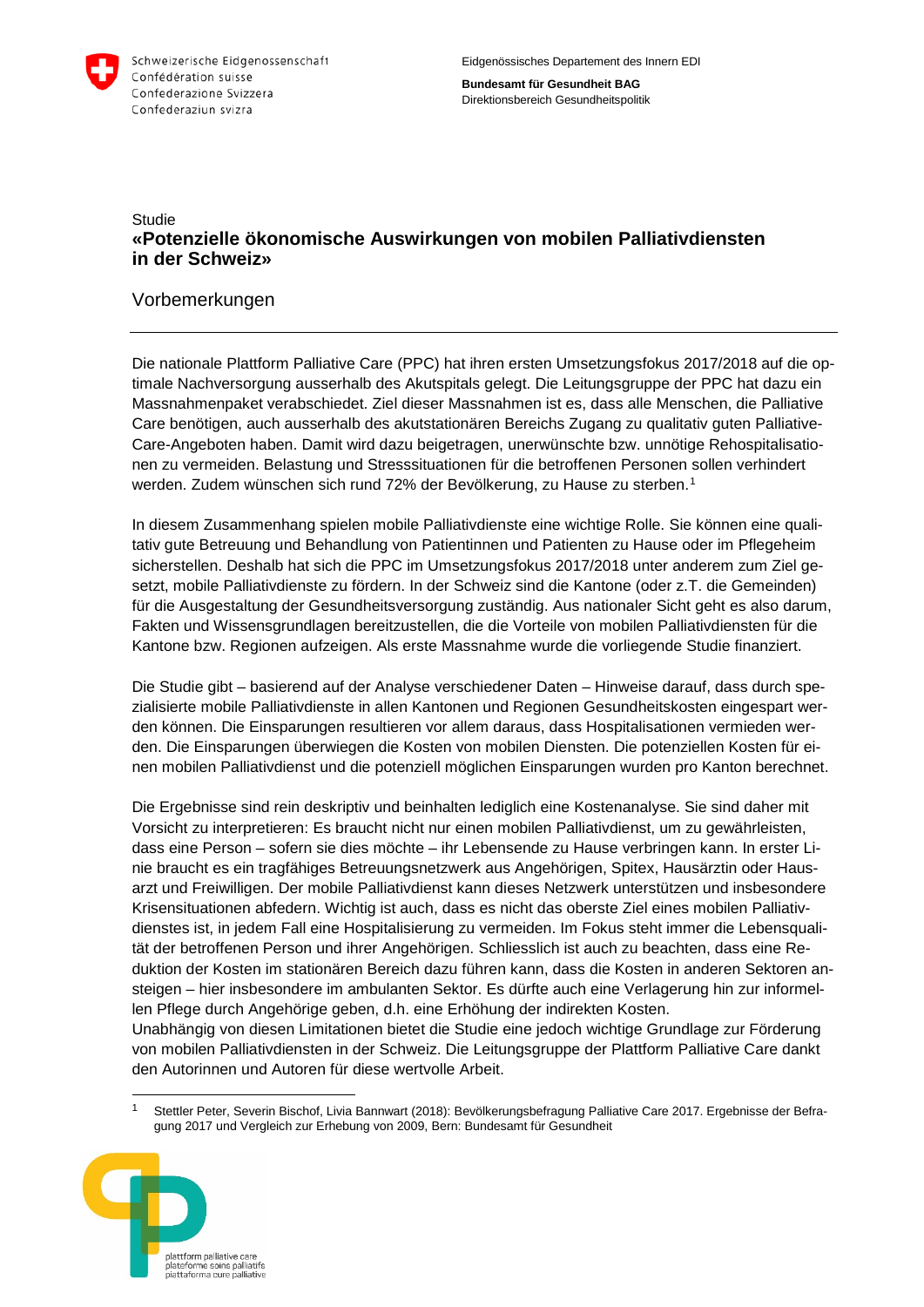

b<br>Universität<br>Bern

**WINSELSPITAL** universitätsspital bern<br>hôpital universitaire de berne

UCI UNIVERSITY CANCER CENTER ZENTRUM FÜR PALLIATIVE CARE

# Potential economic impact of mobile specialist palliative care teams in Switzerland

Funding: Federal Office of Public Health (FOPH)

Publication date: November 2018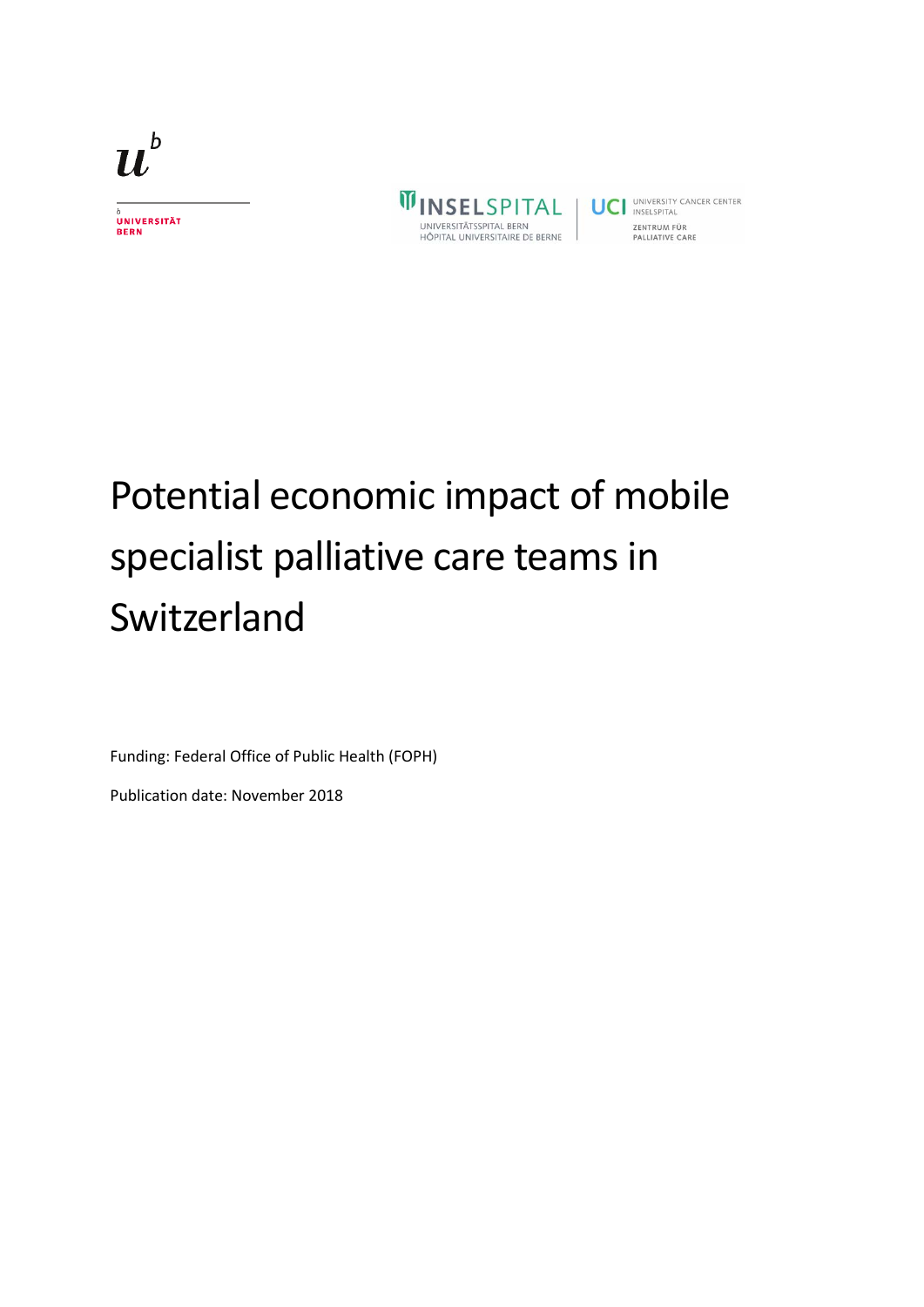#### Authors:

Maud Maessen, PhD, University Centre for Palliative Care, Inselspital, Bern University Hospital, University of Bern, Switzerland

Nicole Steck, PhD, Institute of Social and Preventive Medicine, University of Bern, Switzerland

Prof. Marcel Zwahlen, PhD, Institute of Social and Preventive medicine, University of Bern, Switzerland

Prof. Steffen Eychmüller, MD, University Centre for Palliative Care, Inselspital, Bern University Hospital, University of Bern, Switzerland

Contact address:

Inselspital Universitätsspital Bern, Universitäres Zentrum für Palliative Care (PZI), SWAN Haus Freiburgstrasse 28 CH-3010 Bern Telephone: +41 31 632 632 0 (Administration) Website: [http://www.palliativzentrum.insel.ch](http://www.palliativzentrum.insel.ch/) Email: [maud.maessen@insel.ch](mailto:maud.maessen@insel.ch)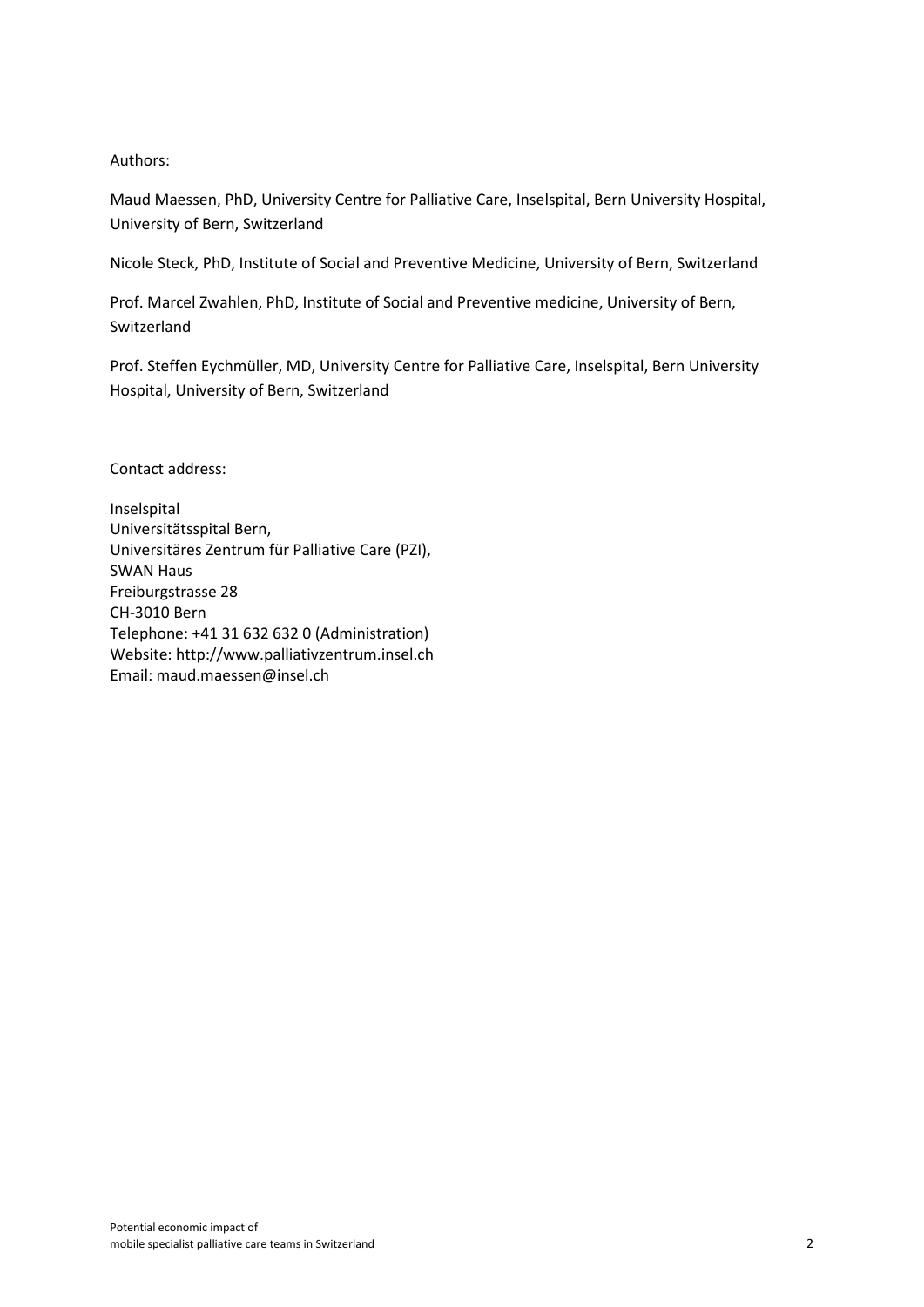# Table of contents

| Need for Swiss specific economic data on mobile specialist palliative care teams 5 |
|------------------------------------------------------------------------------------|
|                                                                                    |
|                                                                                    |
|                                                                                    |
|                                                                                    |
|                                                                                    |
|                                                                                    |
|                                                                                    |
| Potential hospital cost impact of mobile specialist palliative care teams  12      |
|                                                                                    |
|                                                                                    |
|                                                                                    |
|                                                                                    |
|                                                                                    |
|                                                                                    |
|                                                                                    |
|                                                                                    |
|                                                                                    |
|                                                                                    |
|                                                                                    |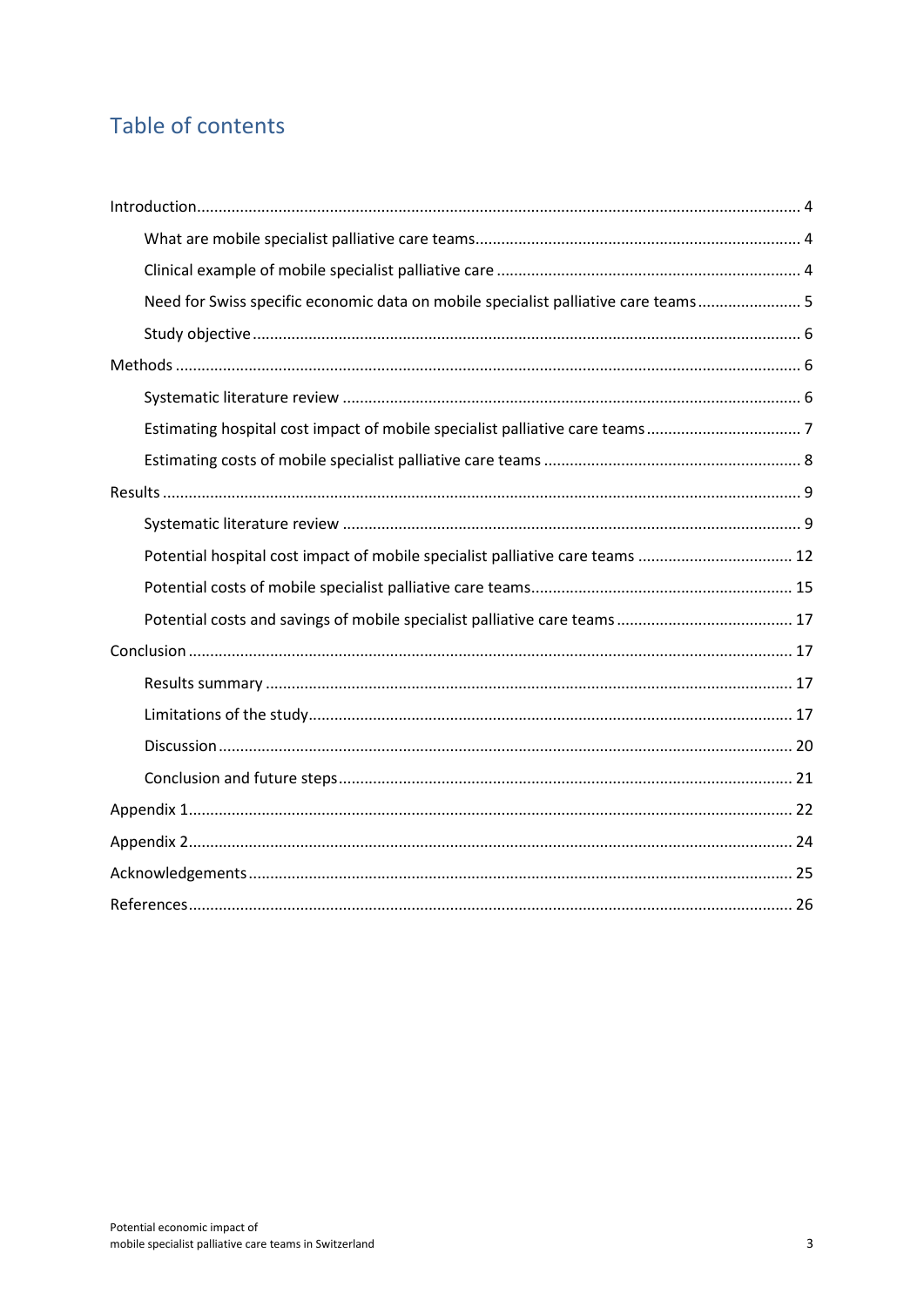## <span id="page-4-0"></span>Introduction

#### <span id="page-4-1"></span>What are mobile specialist palliative care teams

In many countries, mobile specialist palliative care teams are fundamentally important for delivering effective, decentralized palliative care at the end of life. Mobile specialist palliative care teams are multidisciplinary teams, but their structures can vary widely depending on the local model of care. Teams mostly include palliative care physicians as general practitioners or specialists, and home care nurses or nurse practitioners who improve the availability of specialist palliative care by providing ambulant palliative care or consultations. Their specialist palliative care services focus on quality of life as experienced by patients, their families, and carers, and often have a graded approach. Mobile specialist palliative care teams can provide direct specialized palliative care in collaboration with the local primary care team. They provide expertise in pain therapy, symptom control, palliative care and psychosocial support (1) and/or have an advisory function for the local care team.

In recent years, many mobile specialist palliative care teams have been formed in Switzerland to improve specialist palliative care services at home. However, nationwide availability has not yet been achieved. Most people in Switzerland (72%) prefer to die at home (2). In the current health care system, the majority of Swiss patients will not have this desired home death. Seventy-nine percent of the people dying in Switzerland die in a hospital or nursing home (3). This discrepancy between the preferred and actual place of death could be improved if more mobile specialist palliative care teams were available to provide high quality palliative care at home. The Swiss palliative care strategy defined a palliative care model that assumed that 20 percent of all terminal patients need specialist palliative care services (4). These patients can be admitted to a specialist palliative care clinic. The availability of mobile specialist palliative care teams provides the possibility of treatment outside the hospital or a shorter length of stay in the clinic. The impact of the availability of a palliative care network including mobile specialist palliative care teams is shown in the demonstration project of the World Health Organization (WHO) in Catalonia. This demonstration project has been evaluated for over 25 years. Results demonstrate not only the positive effect on quality of care as perceived by patients and family, but also on overall costs, especially in terms of significantly lower rates of emergency room visits and hospitalizations (5; 6).

#### <span id="page-4-2"></span>Clinical example of mobile specialist palliative care

Mr. T. is 44 year old, a carpenter from Canton Bern. He lives alone and has colon cancer that has already metastasized throughout the abdominal cavity. Mr. T. can no longer eat normally, his digestive tract no longer functions, and he is dependent on parenteral nutrition. He regularly receives palliative chemotherapy to keep symptoms such as pain and nausea under control. Independence and autonomy are the most important values for Mr. T. He wants to be able to live as normally as possible, which includes staying in his home. Because he lives alone and needs complicated medical care daily, he is at risk of being forced to move between institutions. To stay at home, Mr. T received help: from the oncologist, normal homecare, and a mobile specialist palliative care team. The oncologist regularly prescribes and administers chemotherapy and the mobile specialist palliative care nurses visit him once a week at home to monitor the symptoms related to the chemotherapy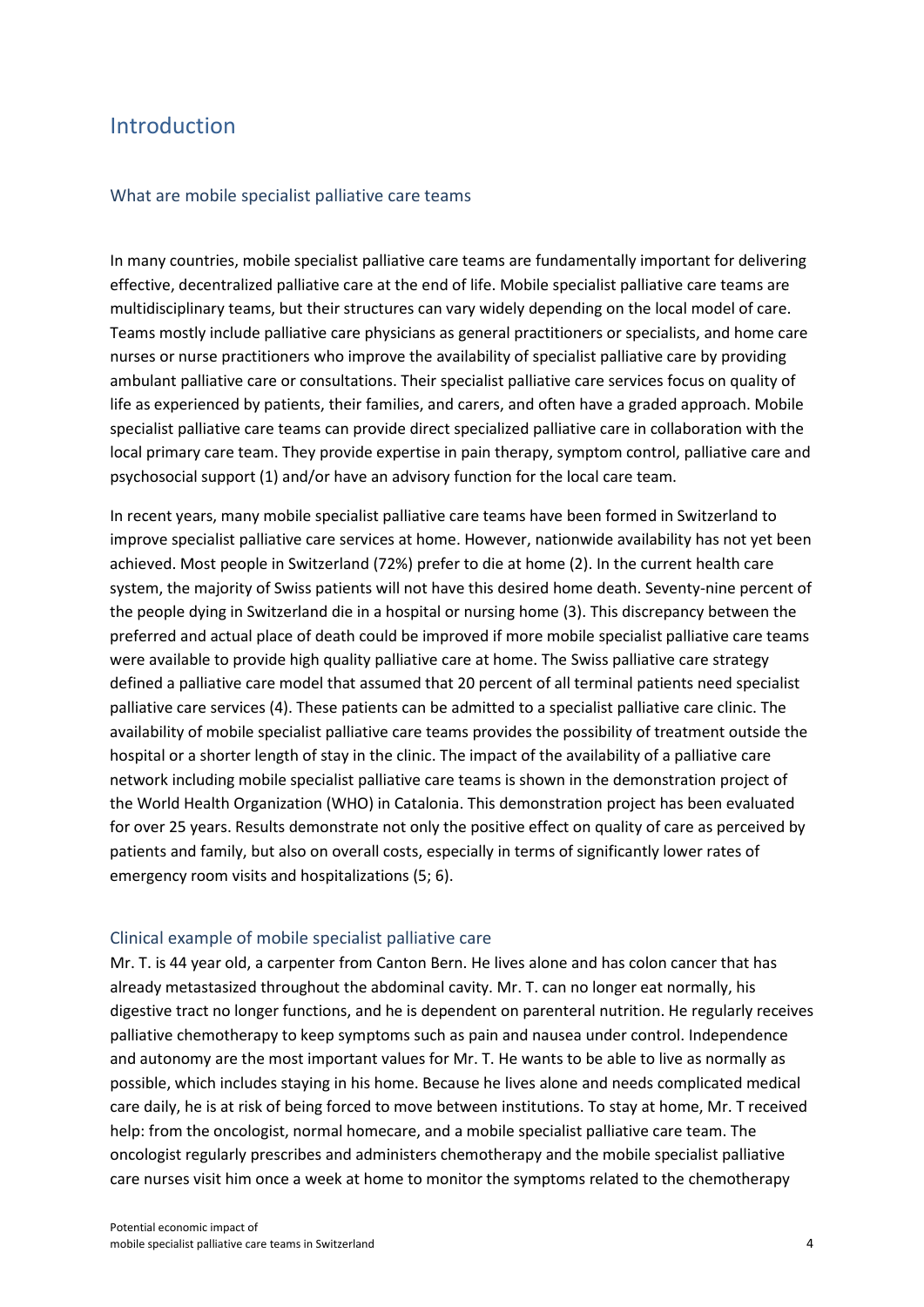and his disease, adjust the medication, handle the part of the chemotherapy which is given at home, and maintain the venous access and regularly change the needle. They also trained the normal homecare to administer parenteral nutrition and handling the venous access, since this is not something common for them. Mr. T. also was given a phone number to call that would provide him with round the clock support from the mobile specialist palliative care team. This support, from the specialist team he already knew, allowed him to face changes in his symptoms with more confidence and made him feel secure at home. The mobile specialist palliative care team anticipates changes and emergency situations. Therefore, even if he needs to be hospitalized, this will happen in a calm and organized way and the team facilitates communication with the hospital personnel. They make sure he can go home as soon as possible by guaranteeing that his specialist home care is assimilated to the new situation.

In this way, Mr.T. is able to live at home. He even wanted to fulfill his long-held dream to take his self-converted VW camper bus for a road trip through Italy and France. After diligent preparations from him and his mobile specialist palliative care nurse, he started his road trip. He always had the emergency number of the specialist palliative care team with him. The number was his "medicine" which gives him security to face new emerging medical problems aboard.

#### <span id="page-5-0"></span>Need for Swiss-specific economic data on mobile specialist palliative care teams

The introduction of government-funded palliative care programs has significantly reduced the cost of end-of-life care in several countries by reducing hospital admissions, length of hospital stays, and frequency of emergency admissions (7-13). However, the size of these savings varies greatly depending on the health care system, palliative care setting, and type of calculation (7; 9; 10; 14; 15). Study results vary from no to over 60 percent savings (7; 10; 12; 13; 16-19). Economic studies of the impact of mobile specialist palliative care teams alone on hospital costs would facilitate the design and budgeting of palliative care services. Unfortunately, such studies are rare. In addition, the effects of cost reductions that have been reported for mobile specialist palliative care teams are not necessarily relevant to other health care systems. In Switzerland, a comprehensive cost-benefit study of palliative care networks is difficult to carry out due to difficult access to data in various care settings and the complexity of component costs (20). There are many barriers to providing an overview of the expected costs of Swiss mobile specialist palliative care. In the last month of life, health care costs increase tremendously. Emergency admission and hospital care in particular contribute to this sharp increase in costs (21). Therefore, number of hospital admissions is a proxy for and can provide valuable information about health care costs.

To estimate the potential costs of mobile specialist palliative care teams in Switzerland, we calculated possible scenarios based on international observational studies, Swiss insurance data on hospital costs in the last three months of life, and Swiss demographic projections over the next decade. These scenarios should help inform Swiss cantonal governments and health authorities and insurers about costs and potential savings from the introduction of mobile specialist palliative care teams for the whole country.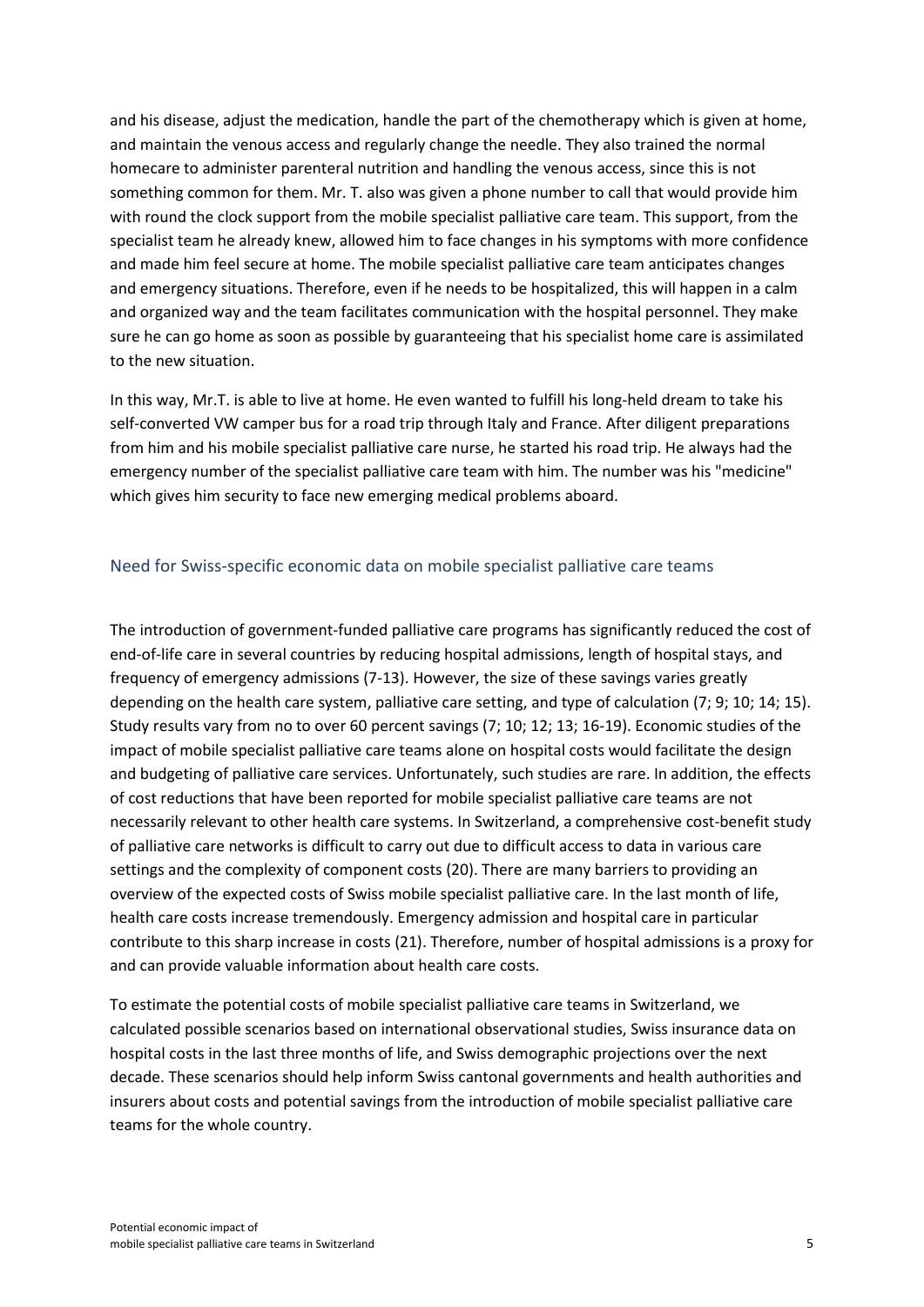#### <span id="page-6-0"></span>Study objective

The aim of the study is to estimate both the potential added costs and hospital cost reductions for Swiss cantons of a nationwide availability of mobile specialist palliative care teams.

## <span id="page-6-1"></span>Methods

This study consists of three parts: 1) a systematic literature review to determine the effect of mobile specialist palliative care teams on the hospital admission rate, 2) an administrative database analysis to quantify the health care costs and number of hospitalizations in the last three months of life in all Swiss cantons in 2020, and 3) a survey to determine the mean costs of Swiss mobile specialist palliative care services.

#### <span id="page-6-2"></span>Systematic literature review

We systematically searched the literature to answer the following research question:

*How much do mobile specialist palliative care teams caring for adult patients with cancer and noncancer diagnoses effect the hospital admission rate at the end of life?*

We searched MEDLINE (PubMed) to identify recent studies reporting the effect of mobile specialist palliative care teams on hospital admission rates. We identified potentially relevant studies by searching titles and abstracts for Medical Subject Heading (MESH) terms, and their synonyms, that included "palliative care," "costs," "ambulant care," and "hospital outcome measures," which were combined in several ways. The data search was supplemented by a hand search of review articles. The search strategy is available in appendix 1. Two independent researchers reviewed the potentially eligible studies. The inclusion criteria for eligible studies were:

- 1. Study participants:
	- a. Non-disease-specific patients are 19 years or older
	- b. Ambulant care providers are general practitioners, home care nurses, ambulant palliative care specialists (at least one person in the team is specialized)
- 2. Intervention: Must include a mobile specialist palliative care team or similar terms or services (e.g. palliative care home care team) that provides care that focus on non-institutionalized care (exclude if only provides care in hospital outpatient clinic, non-long stay hospices or non-long stay nursing homes)
- 3. Outcomes: Must include information on hospital utilization reported for a clearly defined timeframe related to the date of death (e.g. last 3 months of life)
- 4. Study design: All, expect case studies
- 5. Methodological quality: Must have a study control group, or reference study or comparator site reporting on hospital utilization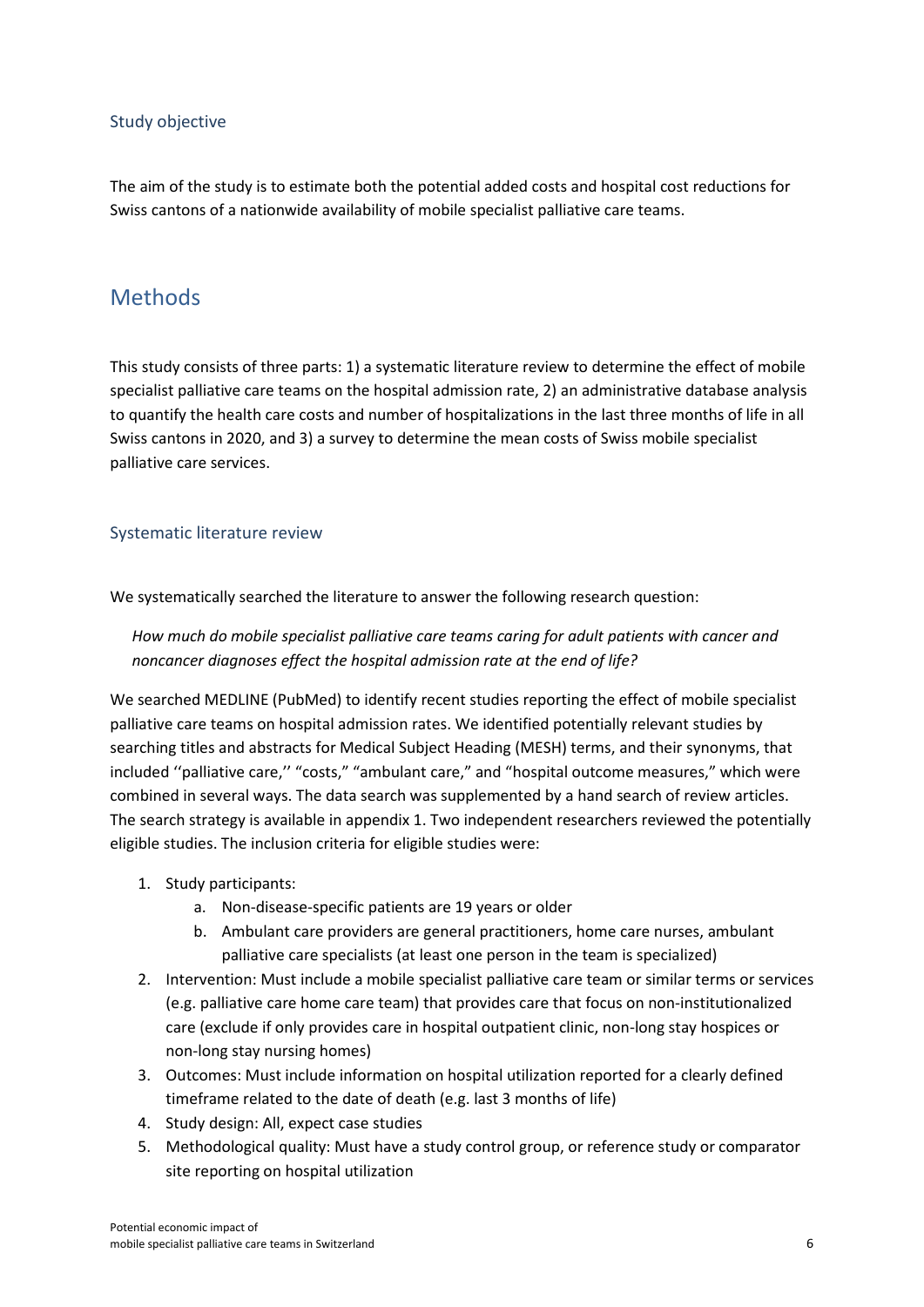- 6. Region: No exclusion
- 7. Language: English or German
- 8. Type of paper: Only original research studies or reviews, no letters, comments, or editorials
- 9. Publication date: Studies published between 27.11.2012 and 30.09.2018, during the five years before the initiation of the study

From potentially eligible studies, we extracted full-text articles and critically appraised them based on the above inclusion criteria. Two independent reviewers completed data extraction forms for the eligible studies. We reported changes in hospital admissions as the proportional change of the intervention compared to the control group and calculated overall median and interquartile range of hospital admission changes.

#### <span id="page-7-0"></span>Estimating hospital cost impact of mobile specialist palliative care teams

A study of Swiss health care costs in the last 12 months of life collected claims data from providers of mandatory health insurance on persons who died between 2008 and 2010 in Switzerland (22). These data, combined with data from the Federal Statistical Office, were used to predict the number of naturally deceased in 2020, their expected hospital admission rate, and hospital costs during the last three months of life.

To calculate the health costs in the last three months of life, we used the billing data of five Swiss health insurance companies (CSS, Groupe Mutuel, Helsana, SWICA, Visana), which cover almost 60% of the people who died in Switzerland in 2008-2010. We probabilistically linked these anonymized data to cause-of-death statistics of the Federal Statistical Office to add missing information including cause of death. The calculations included all deceased insurants who were 20 years of age or older who did not die from an external cause of death such as a car accident. Insured persons who died as a result of accompanied suicide were included in the analysis with the first accompanying illness diagnosis as cause of death. To calculate the costs in the last three months of life, we summed all invoices paid by health insurers in the 90 days before death. Cantonal allocation of these costs was based on the last place of residence of the deceased person.

While outpatient health care costs are usually borne by insurers and patients, the cantons pay a portion of hospital costs. Upon revision of hospital financing at the beginning of January 2012, the minimum cantonal share was set at 55 percent. During the 2008-2010 study period, the cantonal share was on average slightly higher than that. However, since no exact figures are available for that period we used the figure set in 2012 to estimate the costs for the cantons, and thus possibly underestimated actual hospital costs.

To estimate future health care costs, we first calculated average costs in the last three months of life for each canton for both sexes and for age groups in ten years bands using our linked insurance database. For estimating hospital costs, we calculated the probability of being hospitalized in the last three months of life by canton, sex, and the age groups 20-65 and >65. In the second step, we multiplied these values by the deaths per canton, sex, and age group recorded in the cause of death statistics in 2010 (23; 24), taking into account the percentage of external causes of deaths. In the third step, to extrapolate the costs for the year 2020 we used the (medium) reference scenario for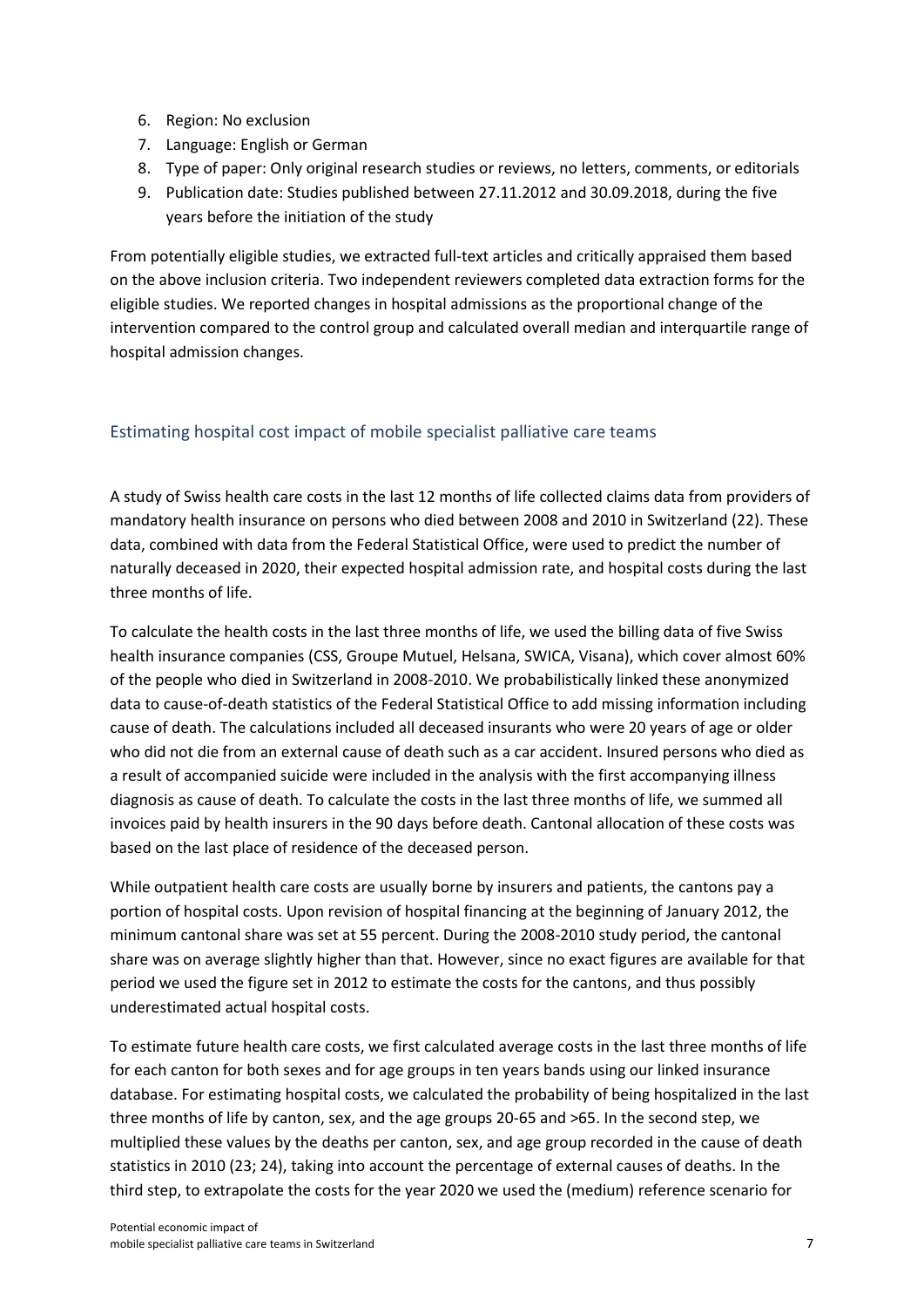Swiss demographic development, as described by the Federal Statistical Office, with the number of expected deaths per canton, sex, and age group in 2020 (24; 25).

The interquartile range of the reduction of the number of hospital admissions derived from our systematic literature review determines the low and high scenario for reduction of the number of hospital admissions due to mobile specialist palliative care teams. In the final step, we calculated these low and high cost saving scenarios for all cantons.

#### <span id="page-8-0"></span>Estimating costs of mobile specialist palliative care teams

Between June 2017 and October 2018, costs and service data of mobile specialist palliative care teams in Switzerland were collected via palliative.ch (the Swiss association for palliative care), our personal network. We invited teams from the German, Italian, and French language regions to provide data. We requested a one-year, 2017 budget from the regional mobile specialist palliative care teams and an overview of the services performed. The following data were extracted when possible: total cost of the mobile specialist palliative care teams including wages, care services, travel, administrative, organizational and local management costs; costs reimbursed by health insurance; cantonal or community financial support; donations; budget deficits; number of patients treated during one year; and type of service as first- or second-line service activities.

We excluded all teams for which information was too incomplete, or that were financed completely by the canton or a hospital because of the difficulty of separating specific costs for the mobile specialist palliative care teams and to increase the comparability between team costs.

Potential costs of mobile specialist palliative care teams per canton were calculated as follows. Health insurance reimbursements and patient cost-sharing revenue (if available and applicable) were subtracted from total team expenses to identify team costs without such reimbursement. Team costs without reimbursement were divided by the number of treated patients.

The Swiss Federal Office of Statistics provided the number of deceased patients in 2017 per canton (26). Considering that approximately 20% of all deceased are in need of specialist palliative care (4), we assume that mobile specialist palliative care teams need to be involved in 20 percent of end-oflife care situations. Costs without reimbursement per treated patient were multiplied with 20% of deaths in 2017 to obtain the potential costs without reimbursement of mobile specialist palliative care teams per canton. Costs without reimbursement of mobile specialist palliative care teams need to be financed by external means to make the teams sustainable in the current reimbursement system. Although this financial support could be delivered by a variety of bodies, here we assume these are the potential cantonal costs of mobile specialist palliative care teams.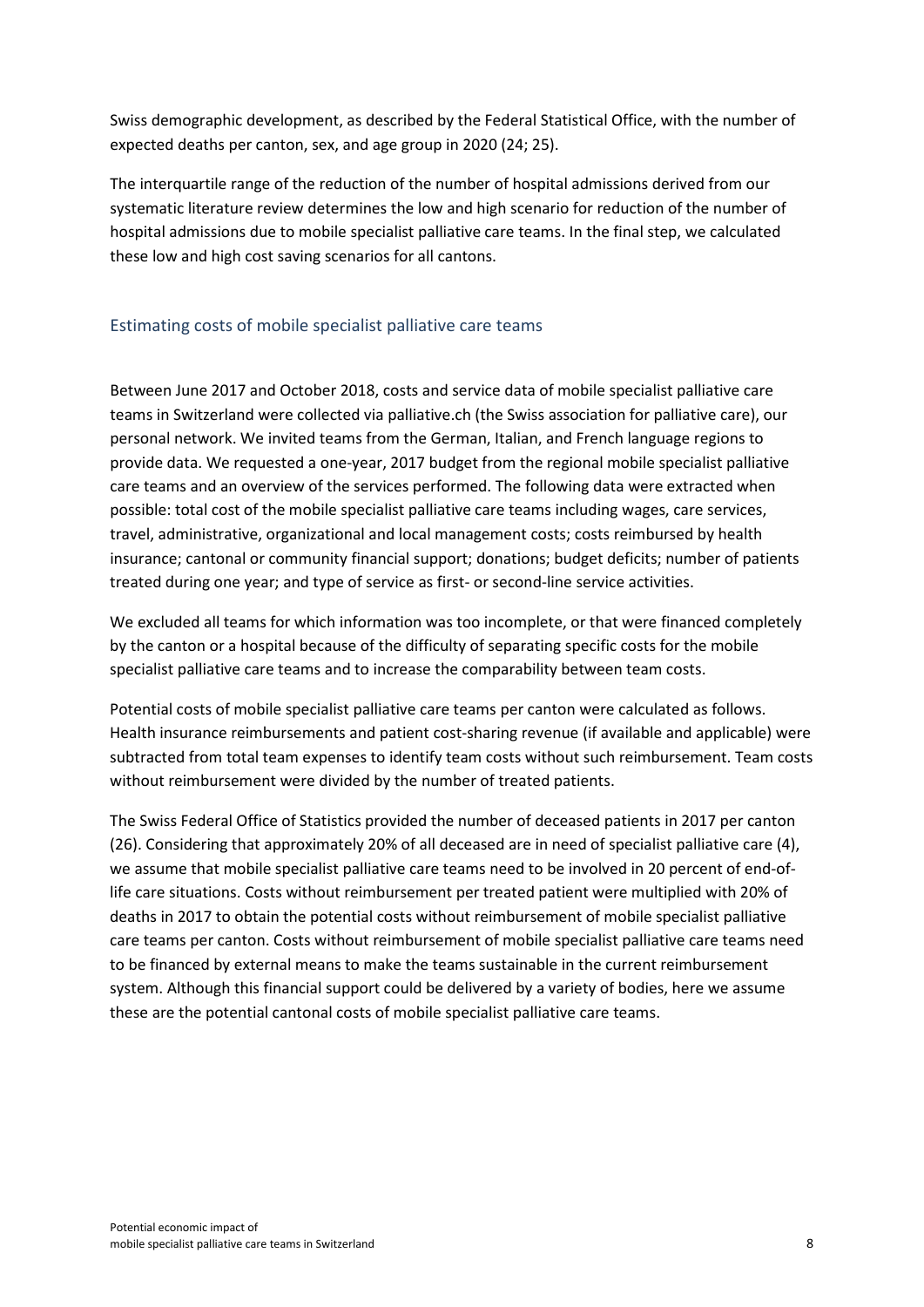### <span id="page-9-0"></span>Results

#### <span id="page-9-1"></span>Systematic literature review

A total of 402 citations were identified by the literature search, of which 60 studies had the potential to be included and therefore underwent full text review. Figure 1 shows the study selection procedure.

Figure 1 Study selection process of systematic literature review



Study characteristics and outcomes of the included studies are shown in table 1. Eligible studies were all performed in western countries, but none in Switzerland. Five (27-31) out of six studies reported a reduction in hospital admissions in the mobile specialist palliative care group compared to the usual care group. Four (27; 29-31) of those five studies reported a statistically significant reduction in hospital admissions. Patients groups with mobile specialist palliative care teams showed an overall median cost reduction of 34% and an interquartile range of 16% to 48% for hospital admissions compared to usual care patients (16; 27-31).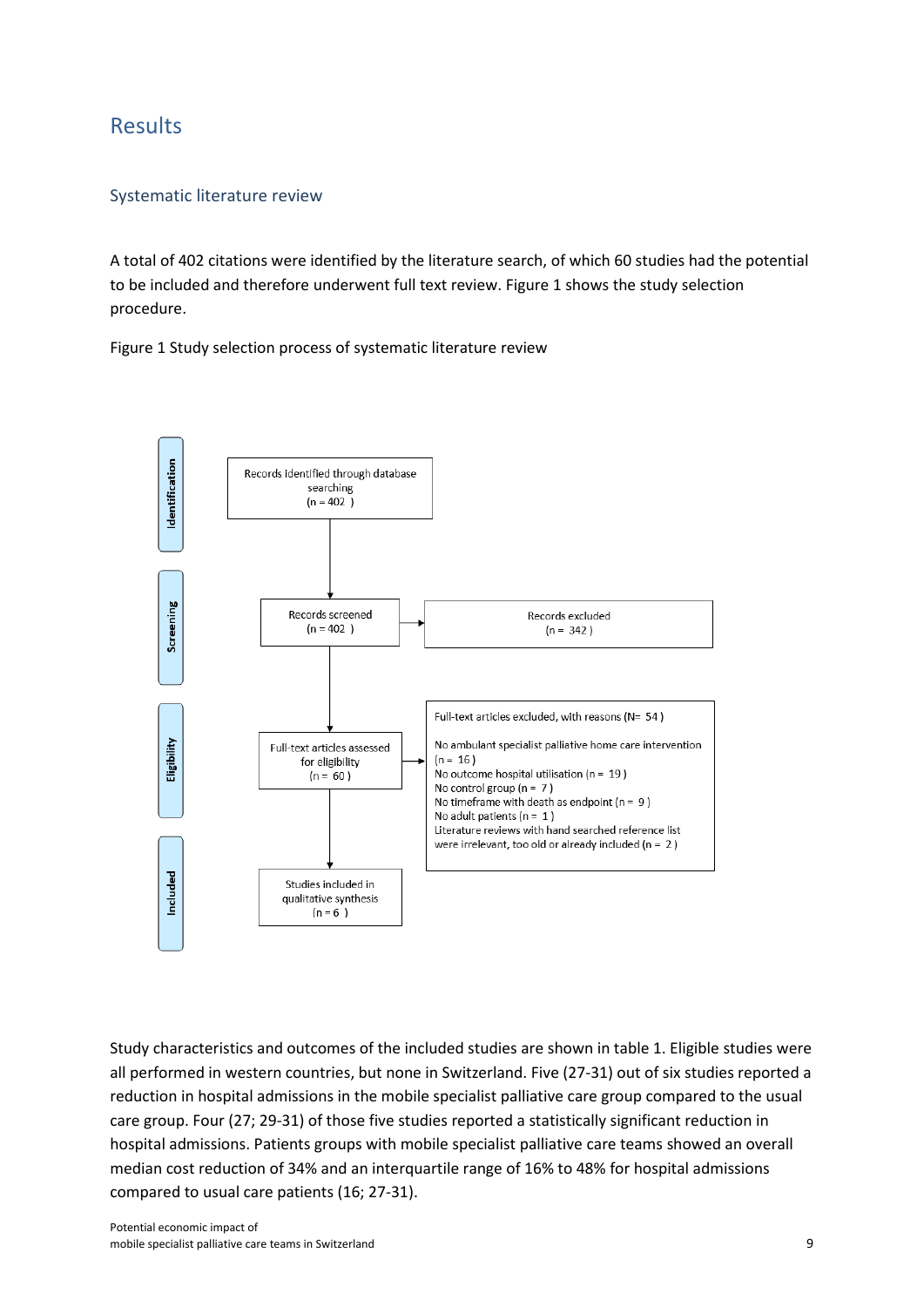| First author                                                                                                   | Round, J.                                                                                                                                                                            | Sudat, S.                                                                                                                                                                                                                                                                        | Chapman, M.                                                                                                                                 |
|----------------------------------------------------------------------------------------------------------------|--------------------------------------------------------------------------------------------------------------------------------------------------------------------------------------|----------------------------------------------------------------------------------------------------------------------------------------------------------------------------------------------------------------------------------------------------------------------------------|---------------------------------------------------------------------------------------------------------------------------------------------|
| Publication year                                                                                               | 2015                                                                                                                                                                                 | 2017                                                                                                                                                                                                                                                                             | 2016                                                                                                                                        |
| Country                                                                                                        | 듲                                                                                                                                                                                    | <b>DSA</b>                                                                                                                                                                                                                                                                       | Australia                                                                                                                                   |
| Study population                                                                                               | specific<br>Deceased addrts rordisease                                                                                                                                               | Deceased non-disease specific                                                                                                                                                                                                                                                    | Nondisease specific elderly living in<br>residential homes                                                                                  |
| Control or comparison group                                                                                    | comparison and control group<br>Usual care historical                                                                                                                                | four non-<br>Each AIM enrollee was matched with at least<br>AIM controls using "genetic matching"                                                                                                                                                                                | propensity score<br>residential homes using<br>Natched with historical decedents in                                                         |
| Study size                                                                                                     | 6715 intervention<br>2265 controls                                                                                                                                                   | 6246 controls<br>869 ; 3 months prior to death<br>1051; 2 months prior to death<br>1352; 1 month prior to death                                                                                                                                                                  | 173 controls<br>104 intervention                                                                                                            |
| to control group (%)<br>intervention group compared<br>hospitalizations in<br><b>Proportional reduction of</b> | 2; to historical comparison                                                                                                                                                          | 11; 2 months before death<br>12; 3 months before death<br>25; 1 month before death                                                                                                                                                                                               | <b>D</b>                                                                                                                                    |
| Timeframe measurement                                                                                          | Last 8 weeks before death                                                                                                                                                            | Last 3 morths before death                                                                                                                                                                                                                                                       | Last 3 months before death                                                                                                                  |
| Ambulant intervention                                                                                          | end-of-life patients to be<br>cared for and die in the place of<br>their choice.<br>increase the opportunities for<br>Program (DCP), which aimed to<br>Marie Curie Delivering Choice | visits.<br>telephonic support, hospital-based care<br>includes physician- and call-center-based<br>palliative care option within home health<br>Advanced Illness Management (AIM). A<br>A home-based support program called<br>liaisons, and nursing and social work home<br>and | practitioner and staff in four residential<br>Monthly "Palliative Care Meeds Round".<br>tacility.<br>facilitated by a palliative care nurse |
| Study design/data                                                                                              | Retrospective administrative<br>hospital data study                                                                                                                                  | Retrospective observational claim data stu<br>άρ                                                                                                                                                                                                                                 | Observational quasiexperimental study                                                                                                       |

Table 1 Study characteristics and outcomes of the eligible studies of the systematic literature review

т

т

т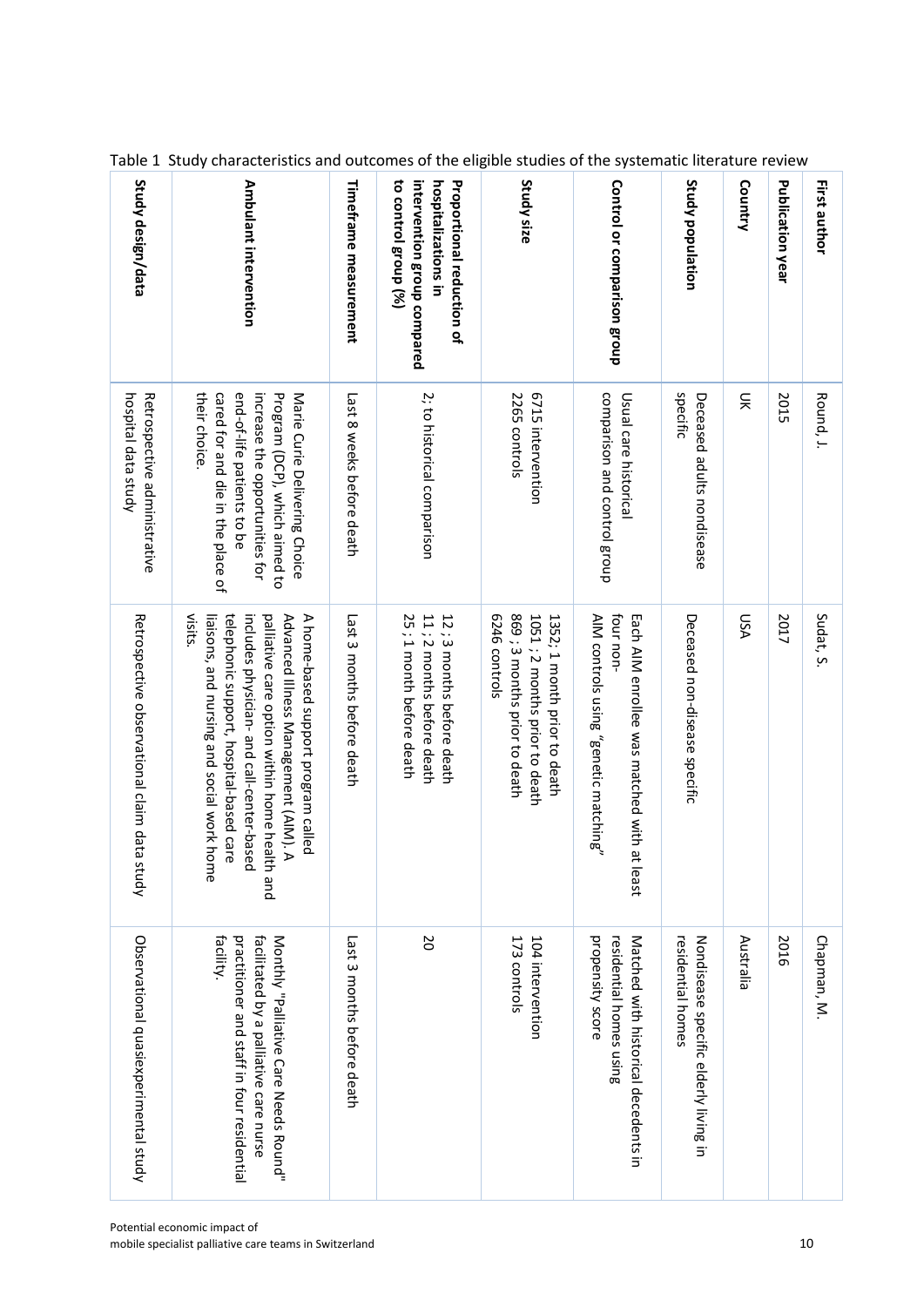| Study design/data                                   | Ambulant Intervention                                                                                                                                                                                                                                                                                                                                        | Timeframe measurement      | to control group (%)<br>intervention group compared<br>hospitalizations in<br><b>Proportional reduction of</b> | Study size                        | Control or comparison group                          | Study population                                                                               | Country    | <b>Publication year</b> | First author  |
|-----------------------------------------------------|--------------------------------------------------------------------------------------------------------------------------------------------------------------------------------------------------------------------------------------------------------------------------------------------------------------------------------------------------------------|----------------------------|----------------------------------------------------------------------------------------------------------------|-----------------------------------|------------------------------------------------------|------------------------------------------------------------------------------------------------|------------|-------------------------|---------------|
| study<br>Retrospective observational claim data     | such as nurse home visits, but differs<br>and specialty level palliative care<br>team-based care, use of telemedicine,<br>care and case management programs<br>of traditional home-based primary<br>Patients were heart failure, COPD,<br>This program provides many elements<br>cancer, or severe dementia patients.<br>in the provision of 24/7 coverage   | Last nonths before death   | 34                                                                                                             | 569 controls<br>82 intervention   | (not matched)<br>Usual care decedents in same region | Deceased                                                                                       | <b>DSA</b> | 2017                    | Lustbader, D. |
| study<br>Retrospective observational clai<br>m data | and treatment choices, psychosocial and<br>spiritual support.<br>family awareness of illness trajectory<br>education to promote individual<br>planning, providing pain management,<br>caregiver support, advance healthcare<br>prognostication of further survival,<br>consultation, ongoing evidence-based<br>Early Palliative care: in-home medical<br>pue | last nonth petore death    | 50.7; COPD patients<br>45.6 ; Dementia patients<br>52.9; Heart failure patients<br>45.0; Cancer patients       | 370 intervention<br>1075 controls | deceased<br>Propensity-based matching usual care     | Dementia patients<br>pulmonary disease, Heart failure,<br>Deceased Cancer, Chronic obstructive | ASU        | 2016                    | Cassel, B     |
| data study<br>Retrospective administrative hospital | being cared for at home<br>guaranteed for all terminally ill patients<br>availability, at least one specialist<br>and 30 nonspecialist nurses, who<br>medical examination a week is<br>cooperate with GPs. 24 hour (on-call)<br>The team of 2 palliative care physicians                                                                                     | Last 2 months before death | <b>69.2</b>                                                                                                    | 242 controls<br>160 intervention  | (not matched)<br>Usual care decedents in same region | Deceased cancer patients                                                                       | klaly      | 2014                    | Riolfi, M.    |

#### Continuation of table 1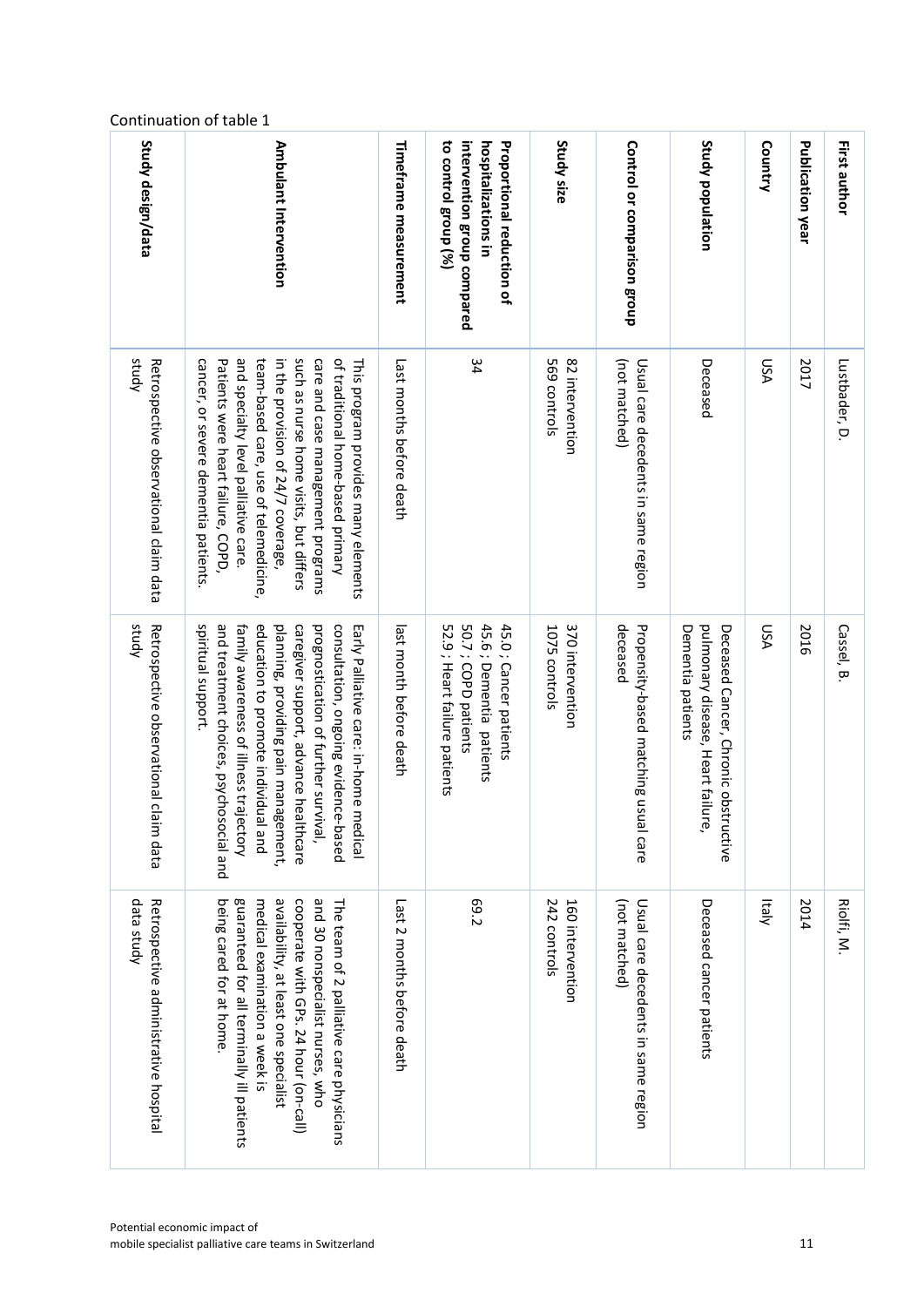#### <span id="page-12-0"></span>Potential hospital cost impact of mobile specialist palliative care teams

Total insurance data for the period 2008-2010 included 105 370 deceased patients. All data of deceased persons who 1) were younger than 19 years (562 insured persons), 2) died from an external cause (5334 insured persons), 3) could not be linked to the cause-of-death statistics of the Federal Statistical Office (5111 insured persons), and 4) for whom data on the canton of residence were missing (53 insured persons) were excluded. The calculations are therefore based on the data of 94 310 deceased persons.

The insurers paid an average of 12 418 CHF per patient in the last three months of life. The amount varied from 8137 CHF in the canton of Appenzell-Ausserrhoden to 16 115 CHF in the canton of Geneva (Map 1). About 54% of these costs were hospital costs (table 2). Fifty-seven percent of patients in our insurance database were hospitalized at least once in the last three months of their lives, with figures varying from 48% in the canton Appenzell-Ausserrhoden to 64% in Basel. Insurance companies incurred average hospital costs during the last three months of life of CHF 11 659 per hospitalized patient, with costs varying from a few francs to over CHF 600 000 per patient. While the canton of Glarus paid a mean of CHF 7869 per hospitalized patient, Geneva paid CHF 15,377. Insurance companies received no invoices for the last three months of life of 1517 persons who died.

For the year 2010, the Federal Statistical Office recorded the deaths of 62 213 people over 19 years of age. Of these, 3477 died from an external cause. For these deaths, the extrapolated insurance and cantonal costs from the insurance data for 2008-2010 were 1.6 billion CHF for the last three months of life. This means that the nationwide coverage with mobile palliative care teams could have saved CHF 141 to 425 million in 2010, including 77 to 233 million saved for the cantons (16% respectively 48% scenario, table 3).

For the year 2020, the Swiss Federal Statistical Office estimates 67 021 deaths among those aged 20 years and older according to its reference scenario for population development (table 4). Assuming the same proportion of external causes of death as in 2010, a total of 64 060 people would die of a natural cause of death in 2020. Extrapolated on the basis of the costs incurred per canton, sex, and age group in the years 2008-2010, the costs to be paid by insurers and cantons together for the last three months of life of dying persons will amount to CHF 1.739 billion in 2020 (2010 price level). The widespread introduction of mobile palliative care teams could save up to CHF 445 million in 2020, over CHF 240 million of which represents cantonal savings alone (price level in 2010 and 48% according to the savings scenario). Even with a minimal savings potential of the 16 percent scenario, a total of almost 150 million Swiss francs could be saved in 2020 for care in the last three months of life (table 4).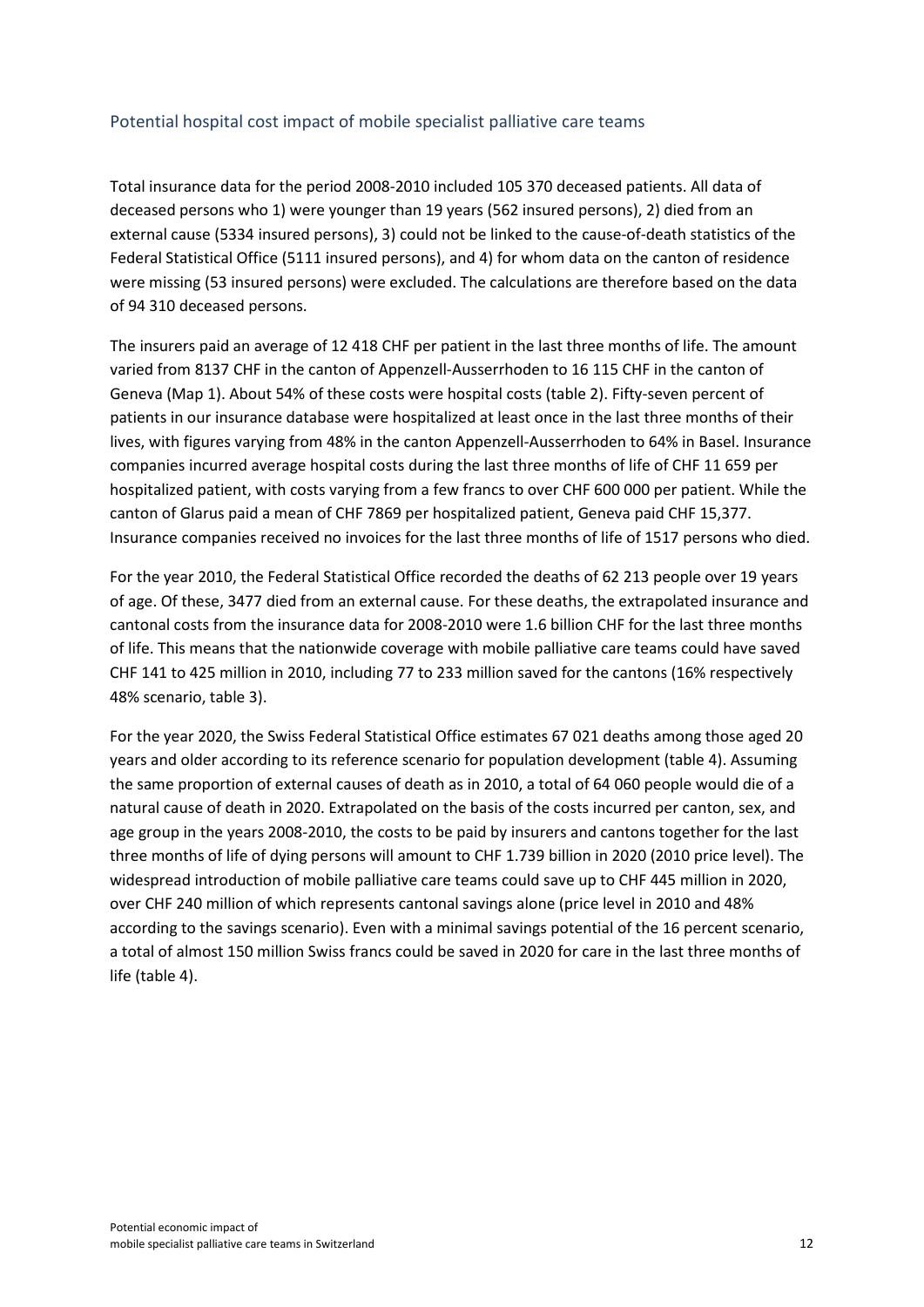Map 1 Mean costs of deceased (N= 94310) paid by insurance in the last three months of life (insurance data 2008-2010) reported by canton



Table 2 Mean costs per patient in the last three months of life paid by insurance by cost type (2008-2010)

| Canton                | Hospital | <b>Nursing Home</b> | <b>Outpatient</b> | <b>Spitex</b> | Other |
|-----------------------|----------|---------------------|-------------------|---------------|-------|
| Zurich                | 6465     | 2663                | 2516              | 470           | 337   |
| <b>Bern</b>           | 6162     | 2573                | 2357              | 463           | 210   |
| Lucerne               | 6532     | 2554                | 2133              | 284           | 155   |
| Uri                   | 4628     | 2226                | 1709              | 213           | 60    |
| Schwyz                | 7296     | 2132                | 2409              | 304           | 181   |
| <b>Obwalden</b>       | 6375     | 1929                | 2274              | 346           | 354   |
| <b>Nidwalden</b>      | 5872     | 1700                | 2364              | 516           | 130   |
| Glarus                | 4017     | 2158                | 2067              | 266           | 120   |
| Zug                   | 7070     | 2487                | 2294              | 285           | 196   |
| <b>Fribourg</b>       | 6211     | 2281                | 3109              | 360           | 539   |
| Solothurn             | 6430     | 1658                | 2317              | 456           | 171   |
| <b>Basel</b>          | 8497     | 1559                | 2942              | 399           | 456   |
| <b>Basel District</b> | 8127     | 1520                | 2946              | 466           | 286   |
| Schaffhausen          | 4196     | 2477                | 2456              | 369           | 149   |
| Appenzell-Ausserhoden | 3641     | 2064                | 1948              | 344           | 140   |
| Appenzell-Innerhoden  | 5138     | 1458                | 1278              | 450           | 180   |
| <b>St. Gallen</b>     | 5213     | 2042                | 2205              | 352           | 202   |
| <b>Grisons</b>        | 5546     | 1932                | 2548              | 501           | 295   |
| Aargau                | 5738     | 1838                | 2463              | 341           | 209   |
| <b>Thurgau</b>        | 4824     | 2201                | 2204              | 441           | 302   |
| <b>Ticino</b>         | 7733     | 1413                | 2516              | 403           | 321   |
| Vaud                  | 7587     | 1934                | 4987              | 636           | 504   |
| <b>Valais</b>         | 6452     | 1662                | 2827              | 402           | 405   |
| Neuchâtel             | 5887     | 2642                | 2590              | 495           | 353   |
| Geneve                | 9265     | 1939                | 3733              | 703           | 475   |
| Jura                  | 6660     | 2505                | 2091              | 452           | 146   |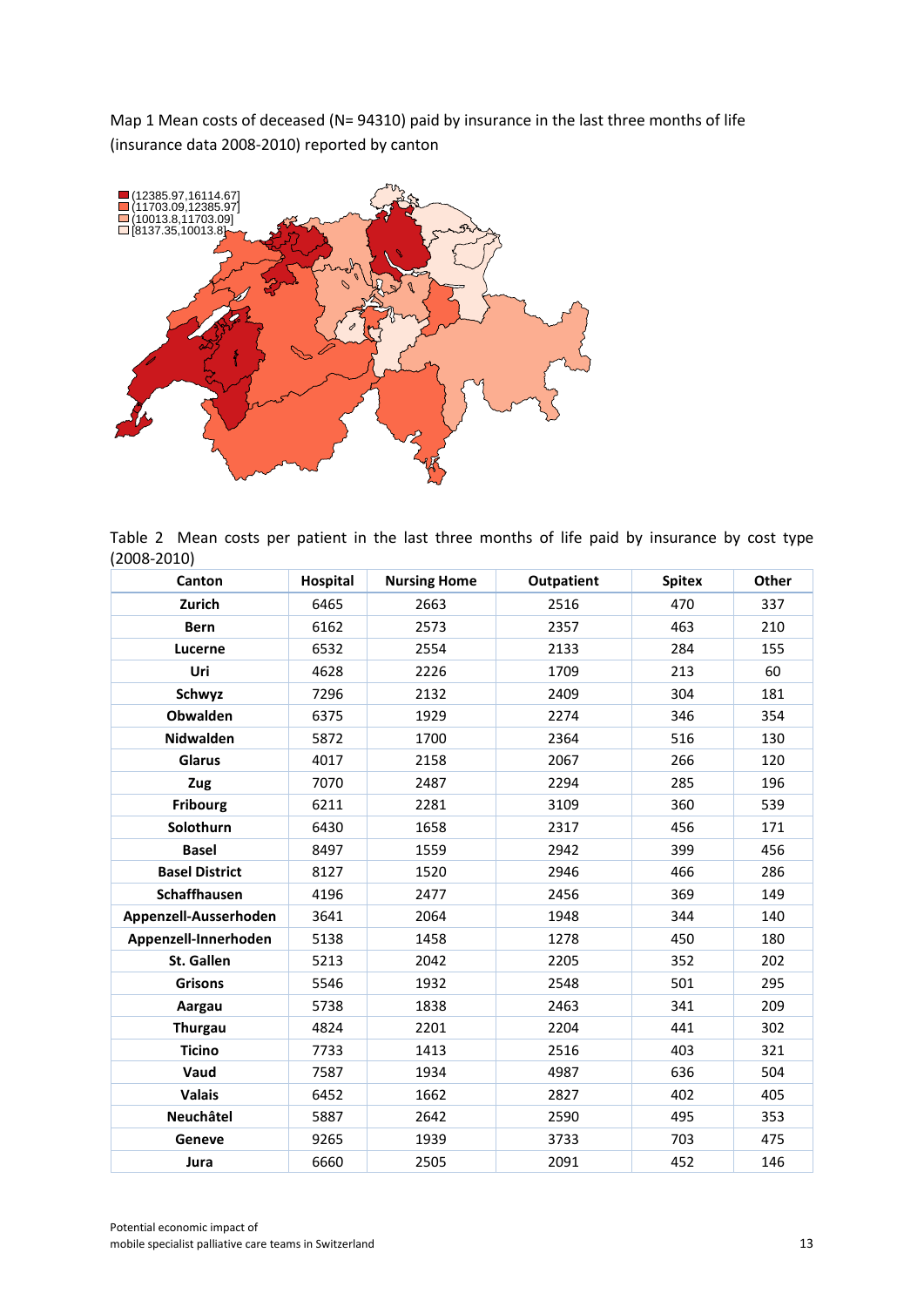Table 3 Extrapolation of costs and possible savings for all deceased in 2010 during last three months of life (in million CHF).

|                       |                       |                                       |              | <b>Hospitalization reduction</b><br>16% |                           |              | <b>Hospitalization reduction</b><br>48% |                           |
|-----------------------|-----------------------|---------------------------------------|--------------|-----------------------------------------|---------------------------|--------------|-----------------------------------------|---------------------------|
| <b>Cantons</b>        | Registered<br>deaths* | <b>Estimated</b><br>hospital<br>costs | <b>Total</b> | Canton                                  | <b>Health</b><br>insurers | <b>Total</b> | Canton                                  | <b>Health</b><br>insurers |
| Zurich                | 9585                  | 148.47                                | 23.76        | 13.07                                   | 10.69                     | 71.27        | 39.20                                   | 32.07                     |
| <b>Bern</b>           | 8482                  | 127.86                                | 20.46        | 11.25                                   | 9.21                      | 61.37        | 33.76                                   | 27.62                     |
| Lucerne               | 2664                  | 43.68                                 | 6.99         | 3.84                                    | 3.15                      | 20.97        | 11.53                                   | 9.44                      |
| Uri                   | 334                   | 3.60                                  | 0.58         | 0.32                                    | 0.26                      | 1.73         | 0.95                                    | 0.78                      |
| Schwyz                | 903                   | 15.55                                 | 2.49         | 1.37                                    | 1.12                      | 7.47         | 4.11                                    | 3.36                      |
| Obwalden              | 217                   | 2.99                                  | 0.48         | 0.26                                    | 0.21                      | 1.43         | 0.79                                    | 0.64                      |
| <b>Nidwalden</b>      | 274                   | 3.96                                  | 0.63         | 0.35                                    | 0.28                      | 1.90         | 1.04                                    | 0.85                      |
| Glarus                | 381                   | 3.73                                  | 0.60         | 0.33                                    | 0.27                      | 1.79         | 0.98                                    | 0.81                      |
| Zug                   | 666                   | 10.82                                 | 1.73         | 0.95                                    | 0.78                      | 5.19         | 2.86                                    | 2.34                      |
| <b>Fribourg</b>       | 1758                  | 25.40                                 | 4.06         | 2.24                                    | 1.83                      | 12.19        | 6.71                                    | 5.49                      |
| Solothurn             | 2052                  | 29.79                                 | 4.77         | 2.62                                    | 2.14                      | 14.30        | 7.86                                    | 6.43                      |
| <b>Basel</b>          | 2046                  | 34.17                                 | 5.47         | 3.01                                    | 2.46                      | 16.40        | 9.02                                    | 7.38                      |
| <b>Basel District</b> | 2103                  | 36.09                                 | 5.77         | 3.18                                    | 2.60                      | 17.32        | 9.53                                    | 7.80                      |
| <b>Schaffhausen</b>   | 655                   | 7.15                                  | 1.14         | 0.63                                    | 0.52                      | 3.43         | 1.89                                    | 1.55                      |
| Appenzell-A           | 456                   | 4.58                                  | 0.73         | 0.40                                    | 0.33                      | 2.20         | 1.21                                    | 0.99                      |
| Appenzell-I           | 103                   | 1.64                                  | 0.26         | 0.14                                    | 0.12                      | 0.79         | 0.43                                    | 0.36                      |
| <b>St. Gallen</b>     | 3534                  | 45.70                                 | 7.31         | 4.02                                    | 3.29                      | 21.94        | 12.07                                   | 9.87                      |
| <b>Grisons</b>        | 1505                  | 19.59                                 | 3.13         | 1.72                                    | 1.41                      | 9.40         | 5.17                                    | 4.23                      |
| Aargau                | 4024                  | 52.90                                 | 8.46         | 4.66                                    | 3.81                      | 25.39        | 13.97                                   | 11.43                     |
| <b>Thurgau</b>        | 1798                  | 21.81                                 | 3.49         | 1.92                                    | 1.57                      | 10.47        | 5.76                                    | 4.71                      |
| <b>Ticino</b>         | 2838                  | 45.68                                 | 7.31         | 4.02                                    | 3.29                      | 21.93        | 12.06                                   | 9.87                      |
| Vaud                  | 4969                  | 80.03                                 | 12.81        | 7.04                                    | 5.76                      | 38.42        | 21.13                                   | 17.29                     |
| <b>Valais</b>         | 2267                  | 33.15                                 | 5.30         | 2.92                                    | 2.39                      | 15.91        | 8.75                                    | 7.16                      |
| Neuchâtel             | 1505                  | 19.51                                 | 3.12         | 1.72                                    | 1.40                      | 9.37         | 5.15                                    | 4.21                      |
| Geneve                | 2961                  | 58.61                                 | 9.38         | 5.16                                    | 4.22                      | 28.13        | 15.47                                   | 12.66                     |
| Jura                  | 656                   | 9.33                                  | 1.49         | 0.82                                    | 0.67                      | 4.48         | 2.46                                    | 2.01                      |
| <b>Total</b>          | 58 736                | 885.79                                | 141.72       | 77.96                                   | 63.78                     | 425.19       | 233.86                                  | 191.35                    |

\* Number of deaths from mortality statistics excluding external cause of death; Appenzell-I Appenzell-Innerrhoden, Appenzell-A Appenzell-Ausserrhoden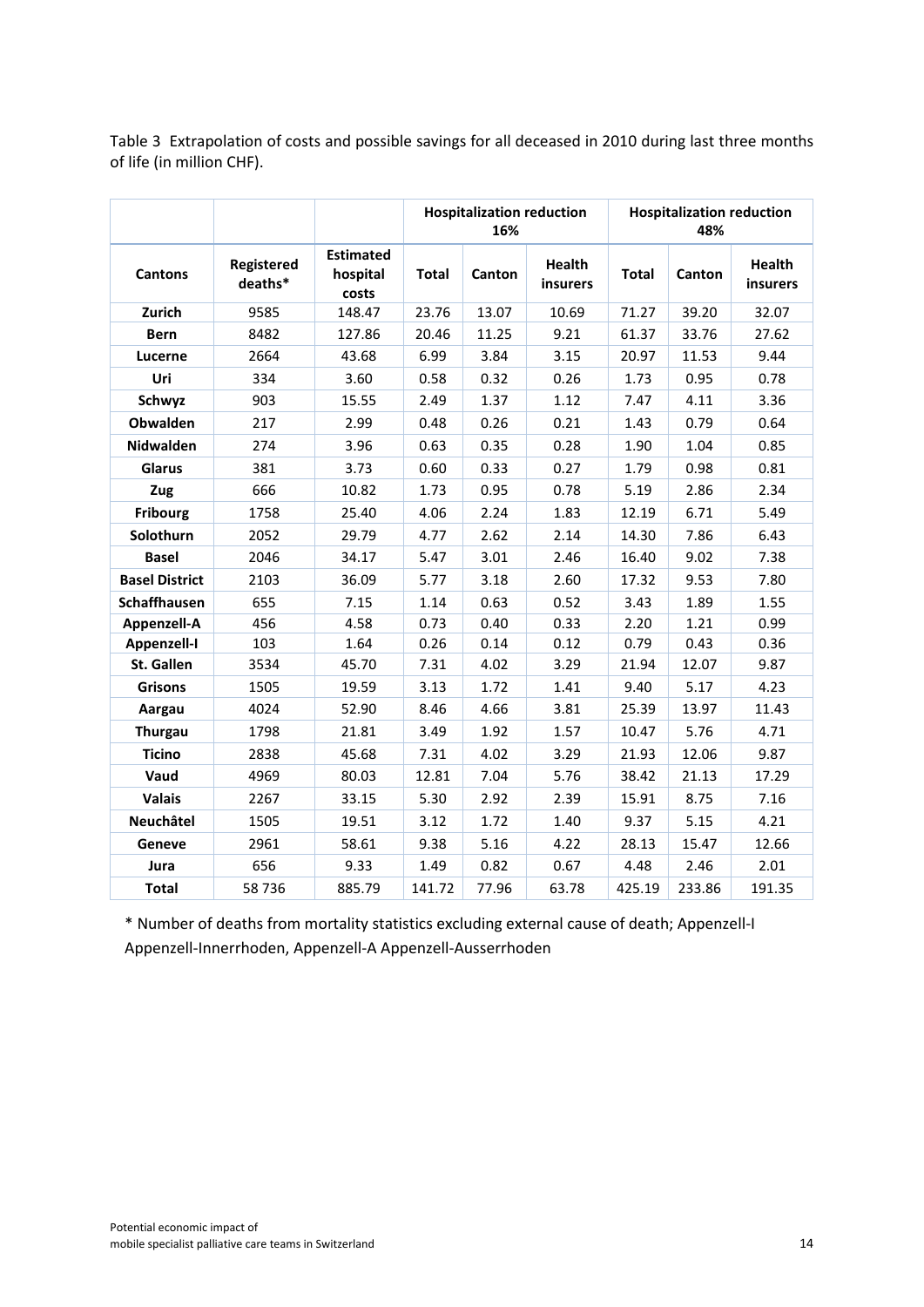Table 4 Extrapolation of costs and possible savings for all deceased 2020, last three months of life (in million CHF)

|                       |                       |                                       |              | <b>Hospitalization reduction</b><br>16% |                           |              | <b>Hospitalization reduction</b><br>48% |                                  |
|-----------------------|-----------------------|---------------------------------------|--------------|-----------------------------------------|---------------------------|--------------|-----------------------------------------|----------------------------------|
| <b>Cantons</b>        | Registered<br>deaths* | <b>Estimated</b><br>hospital<br>costs | <b>Total</b> | Canton                                  | <b>Health</b><br>insurers | <b>Total</b> | Canton                                  | <b>Health</b><br><i>insurers</i> |
| Zurich                | 11 142                | 155.89                                | 24.94        | 13.72                                   | 11.22                     | 74.83        | 41.16                                   | 33.67                            |
| <b>Bern</b>           | 9222                  | 127.70                                | 20.43        | 11.24                                   | 9.19                      | 61.29        | 33.71                                   | 27.58                            |
| Lucerne               | 3100                  | 46.78                                 | 7.48         | 4.12                                    | 3.37                      | 22.45        | 12.35                                   | 10.10                            |
| Uri                   | 295                   | 2.87                                  | 0.46         | 0.25                                    | 0.21                      | 1.38         | 0.76                                    | 0.62                             |
| Schwyz                | 1127                  | 17.77                                 | 2.84         | 1.56                                    | 1.28                      | 8.53         | 4.69                                    | 3.84                             |
| Obwalden              | 256                   | 3.16                                  | 0.51         | 0.28                                    | 0.23                      | 1.52         | 0.83                                    | 0.68                             |
| Nidwalden             | 306                   | 3.67                                  | 0.59         | 0.32                                    | 0.26                      | 1.76         | 0.97                                    | 0.79                             |
| Glarus                | 365                   | 3.39                                  | 0.54         | 0.30                                    | 0.24                      | 1.63         | 0.89                                    | 0.73                             |
| Zug                   | 830                   | 12.21                                 | 1.95         | 1.07                                    | 0.88                      | 5.86         | 3.22                                    | 2.64                             |
| <b>Fribourg</b>       | 2235                  | 29.76                                 | 4.76         | 2.62                                    | 2.14                      | 14.29        | 7.86                                    | 6.43                             |
| Solothurn             | 2300                  | 30.46                                 | 4.87         | 2.68                                    | 2.19                      | 14.62        | 8.04                                    | 6.58                             |
| <b>Basel</b>          | 1969                  | 30.69                                 | 4.91         | 2.70                                    | 2.21                      | 14.73        | 8.10                                    | 6.63                             |
| <b>Basel District</b> | 2531                  | 39.23                                 | 6.28         | 3.45                                    | 2.82                      | 18.83        | 10.36                                   | 8.47                             |
| <b>Schaffhausen</b>   | 734                   | 7.31                                  | 1.17         | 0.64                                    | 0.53                      | 3.51         | 1.93                                    | 1.58                             |
| Appenzell-A           | 466                   | 4.30                                  | 0.69         | 0.38                                    | 0.31                      | 2.06         | 1.14                                    | 0.93                             |
| <b>Appenzell-I</b>    | 123                   | 1.41                                  | 0.23         | 0.12                                    | 0.10                      | 0.68         | 0.37                                    | 0.30                             |
| St. Gallen            | 3950                  | 47.09                                 | 7.53         | 4.14                                    | 3.39                      | 22.60        | 12.43                                   | 10.17                            |
| <b>Grisons</b>        | 1773                  | 21.08                                 | 3.37         | 1.85                                    | 1.52                      | 10.12        | 5.56                                    | 4.55                             |
| Aargau                | 4904                  | 59.05                                 | 9.45         | 5.20                                    | 4.25                      | 28.34        | 15.59                                   | 12.76                            |
| <b>Thurgau</b>        | 2003                  | 22.52                                 | 3.60         | 1.98                                    | 1.62                      | 10.81        | 5.95                                    | 4.86                             |
| <b>Ticino</b>         | 3328                  | 50.42                                 | 8.07         | 4.44                                    | 3.63                      | 24.20        | 13.31                                   | 10.89                            |
| Vaud                  | 5645                  | 83.31                                 | 13.33        | 7.33                                    | 6.00                      | 39.99        | 21.99                                   | 18.00                            |
| <b>Valais</b>         | 2856                  | 37.56                                 | 6.01         | 3.30                                    | 2.70                      | 18.03        | 9.91                                    | 8.11                             |
| Neuchâtel             | 1559                  | 18.48                                 | 2.96         | 1.63                                    | 1.33                      | 8.87         | 4.88                                    | 3.99                             |
| Geneve                | 3444                  | 62.41                                 | 9.99         | 5.49                                    | 4.49                      | 29.96        | 16.48                                   | 13.48                            |
| Jura                  | 681                   | 8.80                                  | 1.41         | 0.77                                    | 0.63                      | 4.23         | 2.32                                    | 1.90                             |
| <b>Total</b>          | 67 144                | 927.32                                | 148.37       | 81.58                                   | 66.74                     | 445.12       | 244.8                                   | 200.28                           |

\* Number of deaths from mortality statistics excluding external cause of death; Appenzell-I Appenzell-Innerrhoden, Appenzell-A Appenzell-Ausserrhoden

#### <span id="page-15-0"></span>Potential costs of mobile specialist palliative care teams

The mean overall expense of four mobile specialist palliative care teams was 2023 CHF per treated patient in 2017. Thirty-one percent of the costs was covered by health insurers and 0.3% by patients' out of pocket payments. Thus the net unreimbursed expense was 1401 CHF per treated patient. We did not consider donations because these fluctuate between years and in any event reduced the mean expenses without reimbursement by only 52 CHF. Table 5 shows, for the four example cantons, which costs are not reimbursed by health care insurers, and patients' cost participation in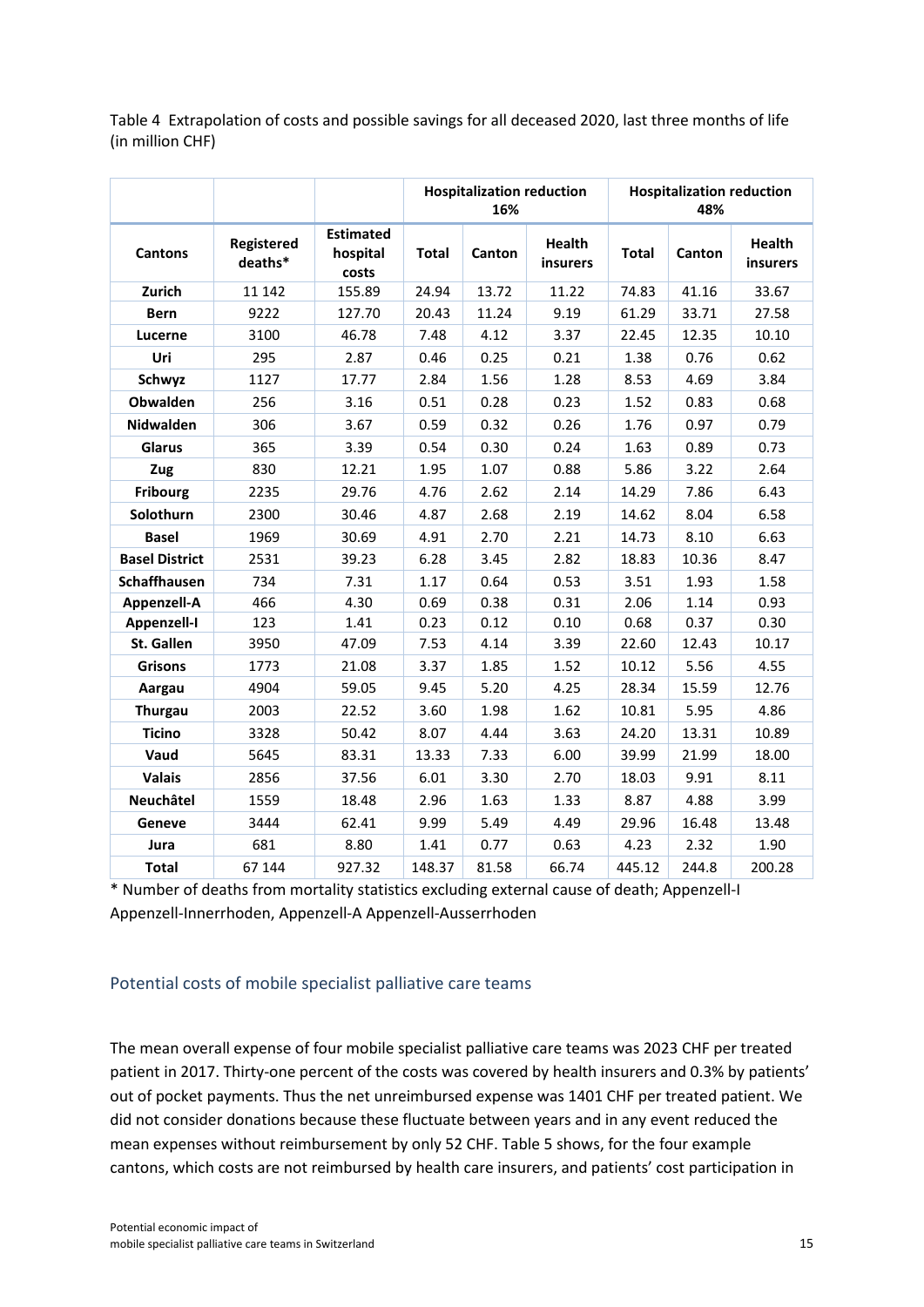the current health care system and the 2017 care services if all patients in need of mobile specialist palliative care had access to it.

Table 5 Costs of mobile specialist palliative care teams showing cost of regional team extrapolated to whole canton (in Swiss francs)

| <b>Region</b>   | <b>Available services</b>                                                                                                                                                                                                                  | <b>Total</b><br>cost of<br>care per<br>treated<br>patient | <b>Total cost of</b><br>care (not<br>reimbursed*)<br>per treated<br>patient | <b>Total cost (not</b><br>reimbursed*) given<br>canton-wide<br>availability of<br>mobile specialist<br>palliative care |
|-----------------|--------------------------------------------------------------------------------------------------------------------------------------------------------------------------------------------------------------------------------------------|-----------------------------------------------------------|-----------------------------------------------------------------------------|------------------------------------------------------------------------------------------------------------------------|
| St.<br>Gallen   | Advice for patients<br>Symptom control<br>Advice on specialized care (Port-a-<br>Cath/Pleurix)<br><b>Emergency planning</b><br>24-hour on-call service<br>Consulting to other institutions (e.g. nursing<br>homes/homes for the disabled)  | 1919                                                      | 1474                                                                        | 1089002                                                                                                                |
| <b>Grisons</b>  | Advice for patients<br>Symptom control<br>Technical consulting/training (pumps, Port-<br>a-Cath etc.)<br><b>Emergency planning</b><br>24-h reachability, no emergency<br>interventions outside office hours                                | 1513                                                      | 1095                                                                        | 489 294                                                                                                                |
| <b>Bern</b>     | Advice for patients<br>Symptom control<br>Advice on specialized care (Port-a-<br>Cath/Pleurix)<br><b>Emergency planning</b><br>24-hour on-call service<br>Consulting to other institutions (e.g.,<br>nursing homes/homes for the disabled) | 2341                                                      | 1445                                                                        | 265 2447                                                                                                               |
| <b>Fribourg</b> | Advice for patients<br>Symptom control<br>Advice on specialized care (Port-a-<br>Cath/Pleurix)<br><b>Emergency planning</b><br>24-hour on-call service<br>Consulting to other institutions (e.g.,<br>nursing homes/homes for the disabled) | 2319                                                      | 1590                                                                        | 577 569                                                                                                                |
| Mean            | $\overline{\phantom{0}}$                                                                                                                                                                                                                   | 2023                                                      | 1401                                                                        |                                                                                                                        |

\*Total annual expenses of mobile specialist palliative care teams minus health insurer

reimbursement minus patient out of pocket payment, in 2017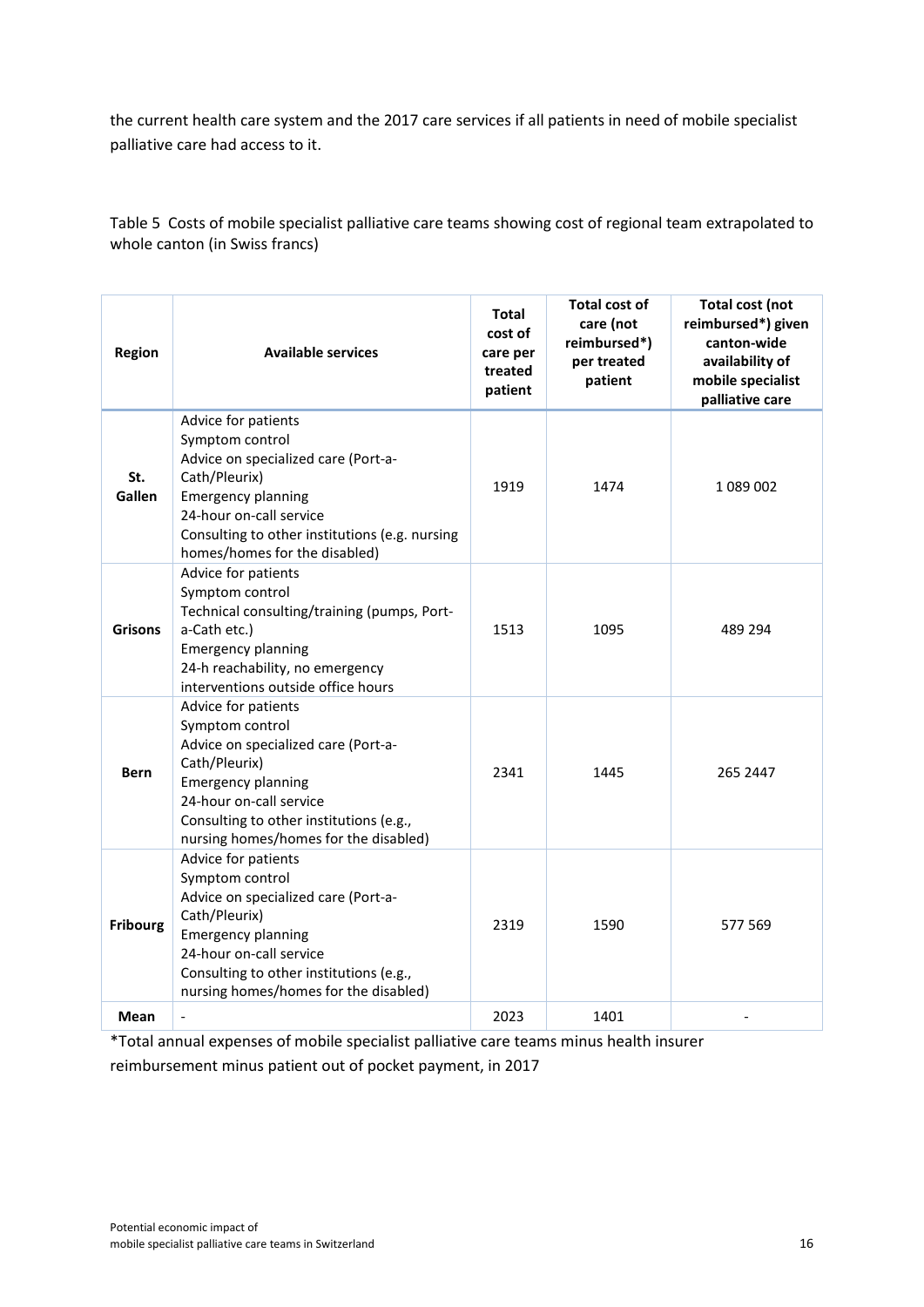#### <span id="page-17-0"></span>Potential costs and savings of mobile specialist palliative care teams

Figure 2 shows the potential costs and savings of mobile specialist palliative care teams if available for all Swiss patients in need of them. Total potential costs of canton-wide mobile specialist palliative care in 2017 were 27.1 million CHF of which 18.8 million (69%) would not have been reimbursed and therefore in need of governmental financial support (e.g., from cantons) or other additional funding.

## <span id="page-17-2"></span><span id="page-17-1"></span>Conclusion

#### Results summary

This study estimated the potential costs and hospital cost reduction for Swiss cantons of nationwide availability of mobile specialist palliative care teams. The potential total cost savings in 2020 for all cantons are expected to be around 81.5 million CHF (restrictive scenario), and total overall costs 18.8 million CHF. The savings delivered by mobile specialist palliative care teams are therefore expected to be greater than four times their cost.

#### <span id="page-17-3"></span>Limitations of the study

A limitation of this study is that its health insurance database reflects only the situation between 2008 and 2010. More recent nationwide cost data were not available. Medical treatment and hospital costs are likely to have increased during this time (±3% per year (32)). The analyses were set up to be restrictive, and therefore do not correct for this unknown rise in prices. This may have led to an underestimation of the potential reduction in hospital costs. Apart from the normal inflation of costs between 2010 and 2020, hospital costs were also influenced by the DRG-payments system that was introduced in 2012. The DRG reimbursement system may have reduced the length of stay in hospitals and hospital expenses per patient. Nevertheless, after 2012 hospital costs steady increased as before (32). We considered an underestimation of the hospital cost reduction more acceptable than overestimation, and this impact on our analyses might therefore be ignored.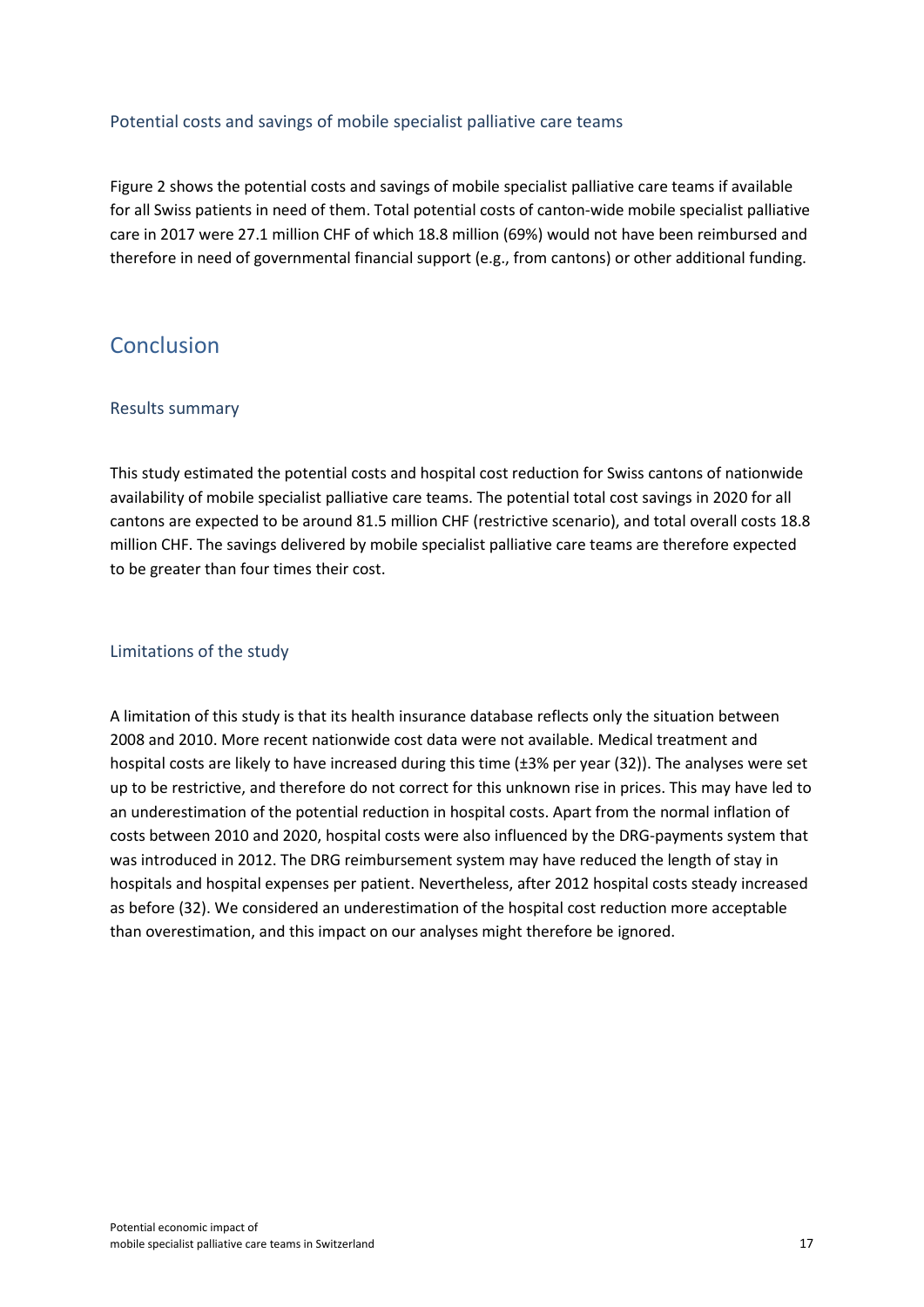CHF in Mio.  $\begin{CD} \mathcal{L} \mathcal{L} \mathcal{L} \mathcal{L} \mathcal{L} \mathcal{L} \mathcal{L} \mathcal{L} \mathcal{L} \mathcal{L} \mathcal{L} \mathcal{L} \mathcal{L} \mathcal{L} \mathcal{L} \mathcal{L} \mathcal{L} \mathcal{L} \mathcal{L} \mathcal{L} \mathcal{L} \mathcal{L} \mathcal{L} \mathcal{L} \mathcal{L} \mathcal{L} \mathcal{L} \mathcal{L} \mathcal{L} \mathcal{L} \mathcal{L} \mathcal{L} \mathcal{L} \mathcal{L} \mathcal{L} \mathcal{L$ 

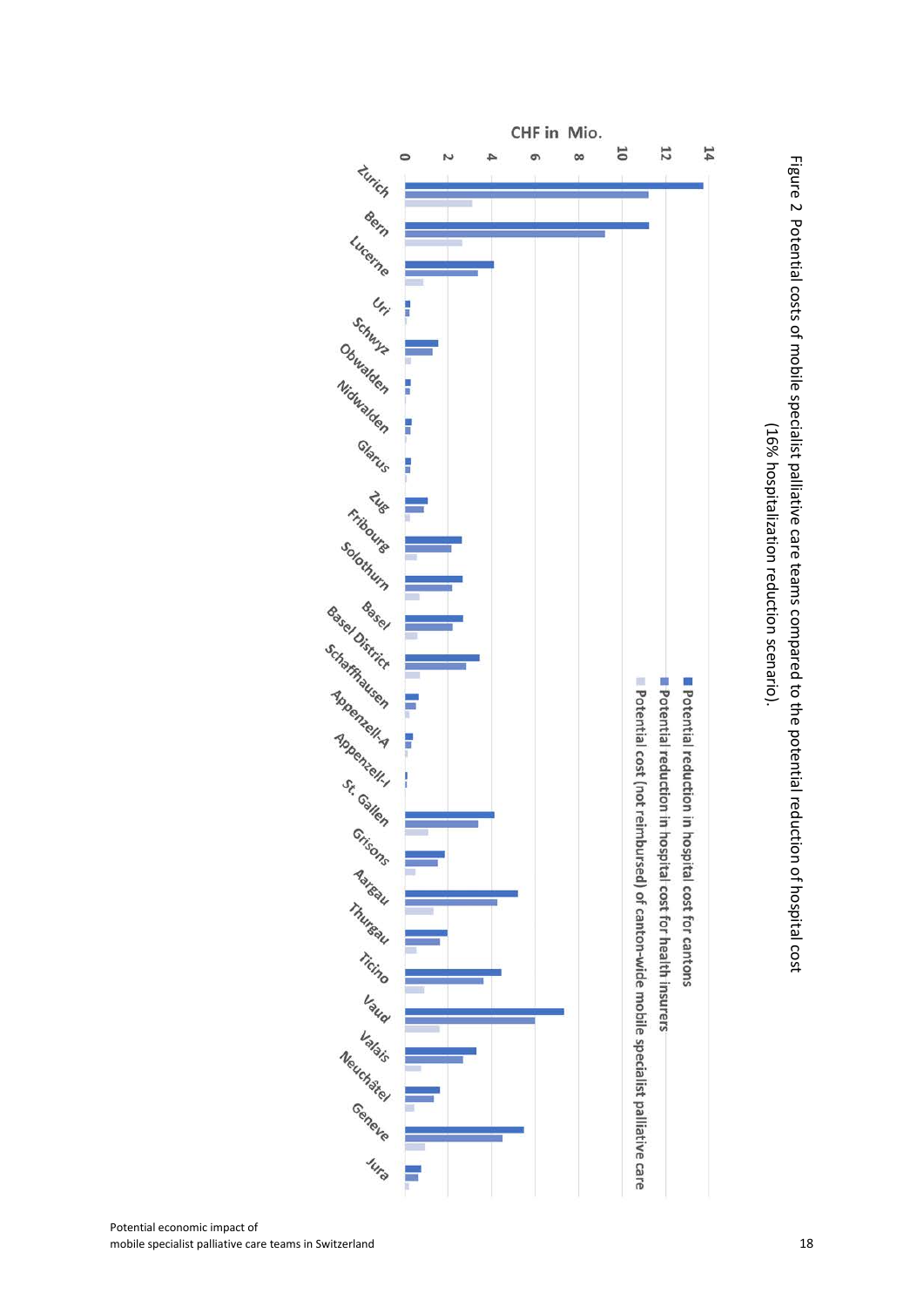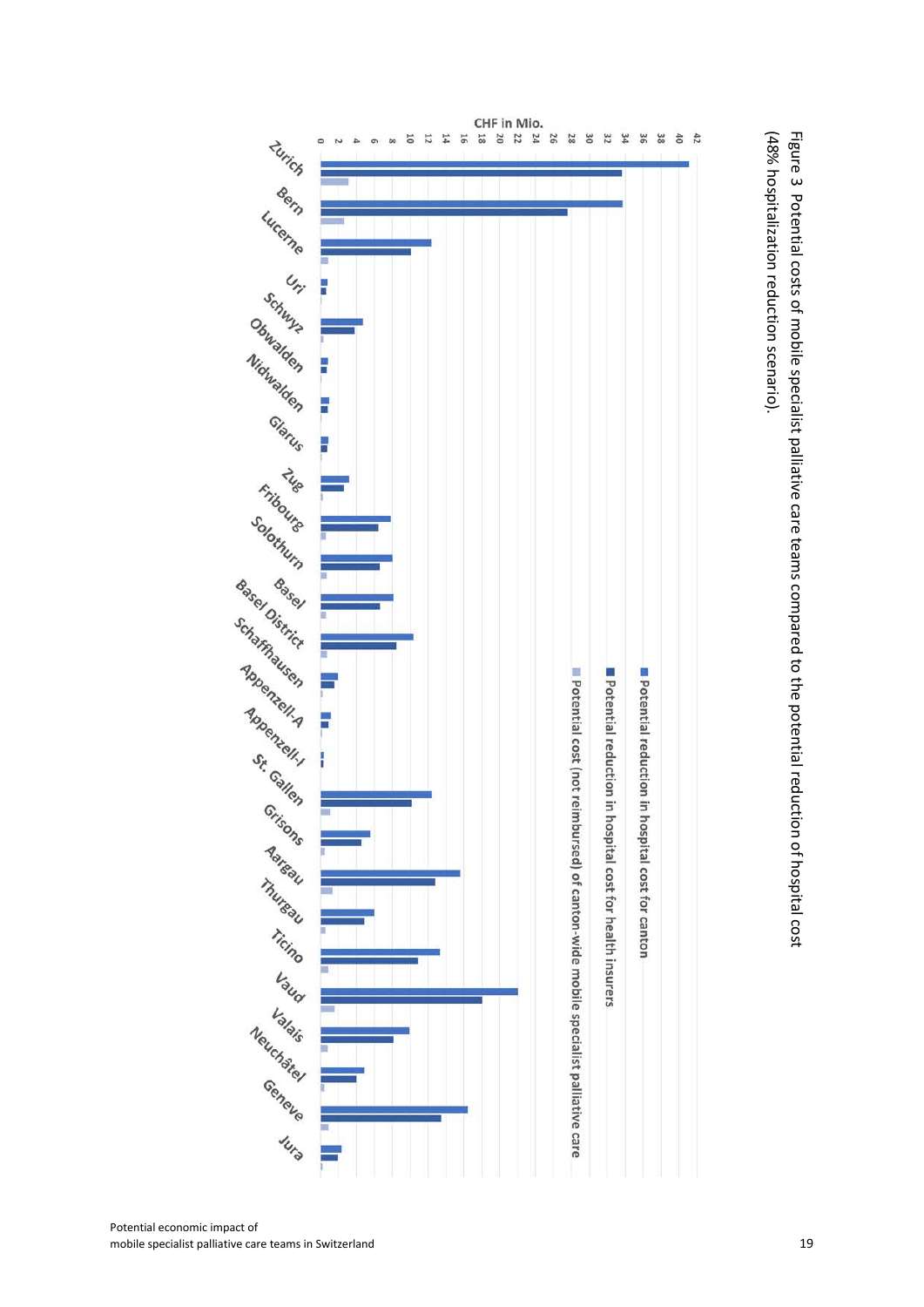A further limitation was that we did not have cost examples of mobile specialist palliative care teams from all cantons. Health care cost and cost that are not reimbursed differ between cantons and teams. Not all operational mobile specialist palliative care teams receive ambulant health insurance reimbursement of palliative nursing services, or patient out-of-pocket payments (33). Although, the largest part of the total cost was not reimbursed for our example teams (69%). However, even without the health insurers cost sharing support cantonal savings were still much larger than their costs for mobile specialist palliative care teams.

The study analyses make carefully considered assumptions and extrapolations about potential rather than real costs. Although only potential costs are analyzed, these results are distinctive for three reasons. The estimates focus on specialist palliative home care, instead of general home care, and use data from the last three months of life instead of longer intervals, less close to death; the literature review selected hospital admissions outcomes instead of more country-specific cost outcomes; and the results are canton-specific.

#### <span id="page-20-0"></span>**Discussion**

The cost per patient was lowest in Grisons. The four example mobile specialist palliative care teams offered similar services, with the exception of Grisons, which did not have an after-office-hours, emergency deployment service. The study results do not show whether these are correlated. The length of care and the intensity of the care provided by mobile specialist palliative care was not available, and therefore not taken into consideration. Higher team costs per patient are not always undesirable. Higher costs might indicate that the team provides a wider range of indirect and direct care, and/or a higher level of specialist competence. As a result, differences in total team costs per treated patient should not be interpreted as being indicative of efficiency.

Many health service studies in palliative care assume that a reduction in hospital admissions near to death indicate a better quality of end-of-life care. This study did not assume or provide evidence concerning this. Results are descriptive and provide only cost analyses, and therefore should be interpreted with caution. At the patient level, having fewer hospital admissions near death may not automatically mean a better quality of care. Unexpected emergencies (e.g., bone fractures), anticipated symptoms that are more quickly resolved in the hospital (e.g., sudden dyspnea)(34), or technically challenging medical situations may all be treated in a hospital near to the patient without decreasing the quality of care (34). Better availability of all levels of palliative care including advanced care planning at home could decrease as well as an increase costs when studied within a single hospital. A lower consumption of intensive and expensive, emergency treatments of palliative patients who prefer to be treated at home would reduce hospital costs. However, a shift in case mix of a single hospital population could increase hospital costs. With better availability of ambulant palliative care options, medically uncomplicated and therefore inexpensive patients can go or stay at home, and hospital beds may be occupied with more medically challenging patients (16). Further, it is important to be aware that a reduction of hospital costs could lead to an increase of costs in other sectors including costs of informal care providers such as family members.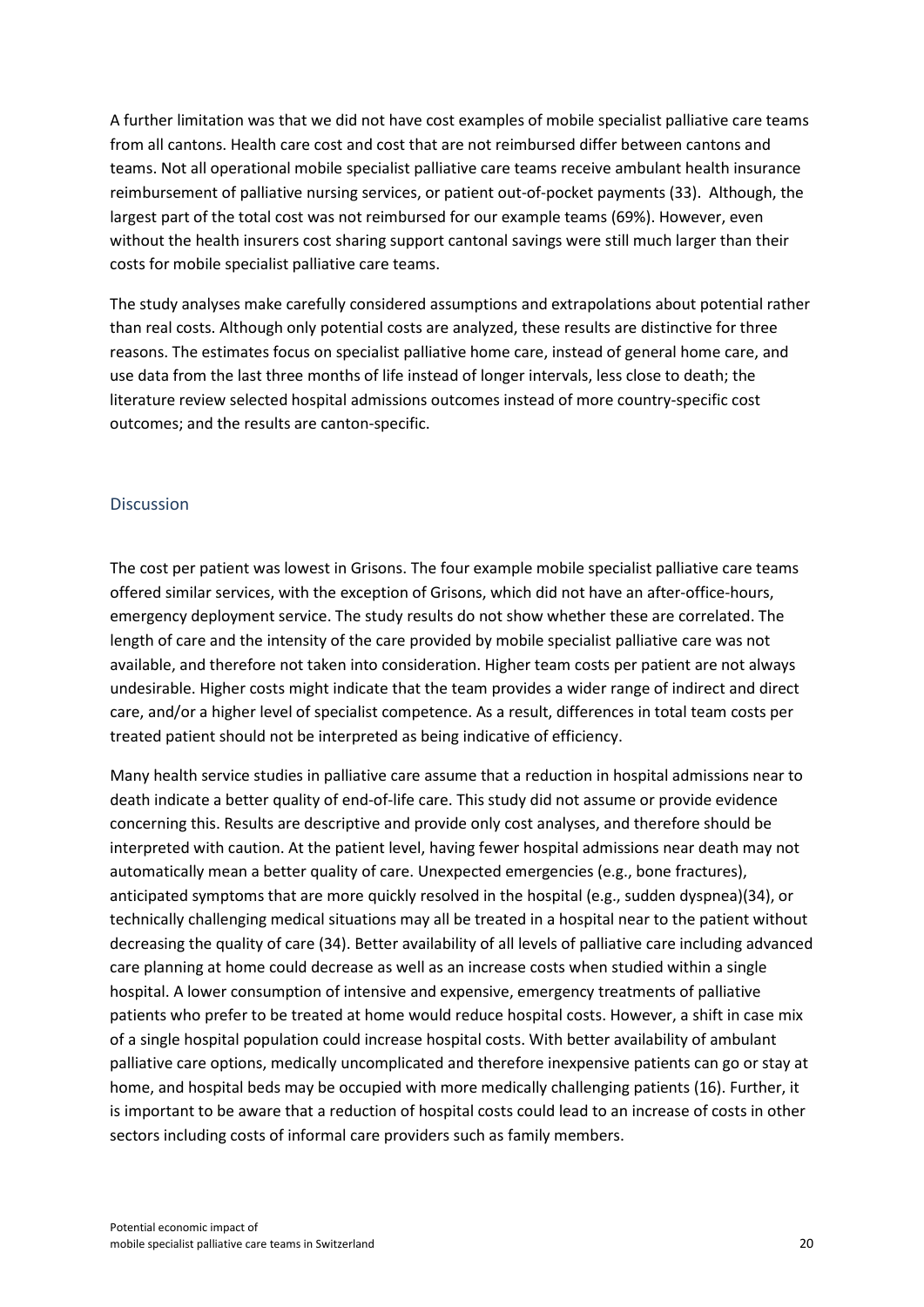The potential costs of mobile specialist palliative care teams are based on teams that are partially imbedded in the infrastructure and organization of basic home care and different organizations. When scaling up to nation-wide availability, costs associated with upsizing must be included to achieve more precise cost estimation. For example, time for planning and information exchange between team members grows with the size of the team, as do travel costs to remote areas and other types of overhead per treated patient.

#### <span id="page-21-0"></span>Conclusion and future steps

#### Conclusion

Mobile specialist palliative care teams can potentially reduce health care costs in 2020 by an amount much larger than the cost of those teams. The trend to partially redirect inpatient care to the outpatient sector (35) may extend to mobile specialist palliative care teams, which can deliver an economic benefit at the cantonal level.

#### Future steps

Nationwide availability of mobile specialist palliative care has economic advantages. Such availability would also improve the equality of access to care among patients and would align with end-of-life preferences of Swiss patients. Palliative care networks can be valuable promotors of integrated health care deliver benefits in care quality and increase home care, and thereby increase patient selfdetermination and satisfaction with care at the end of life. The effect of mobile specialist palliative care availability on the direct or indirect costs of the patients and their informal caregivers are unknown and should be monitored. Future studies should examine patients' and informal caregivers' out-of-pocket costs, and the long-term health and financial effects of informal caregivers (e.g. potential career stagnation). Future studies should also examine the intensity of care provision to improve comparability of teams. The comparison of mobile specialist palliative care teams would be facilitated with standardized documentation of the service spectrum. If all costs are not included in a full cost analysis, it is difficult to critically appraise the best use of scarce resources in end-of-life care.

In general, to improve health care, and economic predictions and evaluations, nationwide data must be transparently recorded for inpatient, outpatient, and long-term care to be able to make clear statements or benchmark comparisons. In the absence of national databases, smaller but comprehensive analyses of specialist palliative care costs and effects (monetary and psychosocial) could be performed to identify the size and direction of correlated effects applicable for the Swiss health care system. The development of an exhaustive model for the potential economic impact of mobile specialist palliative care teams' within palliative care networks can create a solid basis for future political decisions and future research combining economic and qualitative outcomes.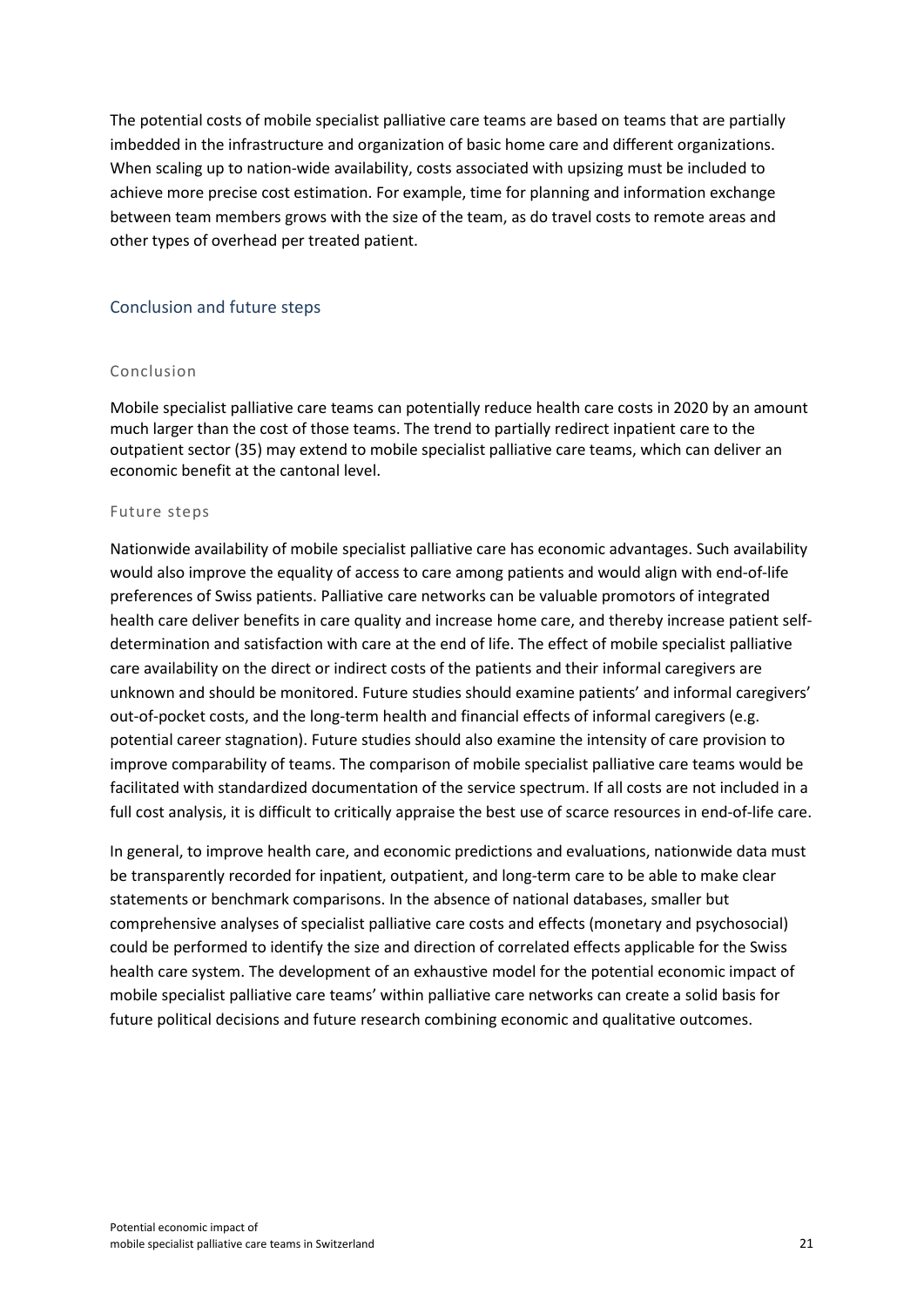# <span id="page-22-0"></span>Appendix 1

| <b>Medline PubMed literature search</b> |                                                                                 |  |  |  |  |  |  |
|-----------------------------------------|---------------------------------------------------------------------------------|--|--|--|--|--|--|
|                                         | MeSH                                                                            |  |  |  |  |  |  |
|                                         | "Palliative Care"[Majr] OR "Palliative Medicine"[Majr]                          |  |  |  |  |  |  |
|                                         | <b>OR</b>                                                                       |  |  |  |  |  |  |
|                                         | Search words                                                                    |  |  |  |  |  |  |
|                                         | palliativ*[Title/Abstract] OR palliativ*[Transliterated Title]                  |  |  |  |  |  |  |
| Concept 1                               | OR                                                                              |  |  |  |  |  |  |
| <b>Palliative care</b>                  | German Search words                                                             |  |  |  |  |  |  |
|                                         | (Palliative versorgung[Transliterated Title] OR versorgung am lebens            |  |  |  |  |  |  |
|                                         | ende[Transliterated Title] OR Palliative care[Transliterated Title] OR          |  |  |  |  |  |  |
|                                         | Palliativmedizin[Transliterated Title] OR Palliativpflege Transliterated Title] |  |  |  |  |  |  |
|                                         | OR Palliativbehandlung[Transliterated Title] OR                                 |  |  |  |  |  |  |
|                                         | Sterbebegleitung[Transliterated Title])                                         |  |  |  |  |  |  |
|                                         | OR                                                                              |  |  |  |  |  |  |
|                                         | <b>MeSH</b>                                                                     |  |  |  |  |  |  |
|                                         | "Terminal Care"[Mesh:NoExp]                                                     |  |  |  |  |  |  |
|                                         | <b>OR</b>                                                                       |  |  |  |  |  |  |
|                                         | Search words                                                                    |  |  |  |  |  |  |
| <b>Concept 2</b>                        | end of life [Title/Abstract]                                                    |  |  |  |  |  |  |
| End-of-life                             | end of life[Title/Abstract] OR last month* of life[Title/Abstract] OR last year |  |  |  |  |  |  |
|                                         | of life[Title/Abstract] OR end-of-life care[Title/Abstract] OR last day* of     |  |  |  |  |  |  |
|                                         | life[Title/Abstract] OR "end of life phase*" OR incurable                       |  |  |  |  |  |  |
|                                         | patient*[Title/Abstract] OR last stage of the disease[Title/Abstract] OR "die   |  |  |  |  |  |  |
|                                         | at home"[Title/Abstract] OR life care end*[Title/Abstract]                      |  |  |  |  |  |  |
|                                         | AND                                                                             |  |  |  |  |  |  |
|                                         | <b>MeSH</b>                                                                     |  |  |  |  |  |  |
|                                         | "Health Expenditures"[Mesh] OR "Costs and Cost Analysis"[Mesh:NoExp] OR         |  |  |  |  |  |  |
|                                         | "Cost-Benefit Analysis"[Mesh] OR "Cost Savings"[Mesh] OR "Health Care           |  |  |  |  |  |  |
| Concept 3                               | Costs"[Mesh:NoExp]                                                              |  |  |  |  |  |  |
| Cost                                    | <b>OR</b>                                                                       |  |  |  |  |  |  |
|                                         | Search words                                                                    |  |  |  |  |  |  |
|                                         | cost[Title/Abstract] OR costs[Title/Abstract] OR cost-                          |  |  |  |  |  |  |
|                                         | effectiveness[Title/Abstract] OR savings[Title/Abstract]                        |  |  |  |  |  |  |
| AND                                     |                                                                                 |  |  |  |  |  |  |
|                                         | MeSH                                                                            |  |  |  |  |  |  |
|                                         | "Ambulatory Care"[Mesh] OR "Outpatients"[Mesh] OR "Primary Health               |  |  |  |  |  |  |
|                                         | Care"[Mesh:NoExp]                                                               |  |  |  |  |  |  |
| <b>Concept 4</b>                        | OR                                                                              |  |  |  |  |  |  |
| <b>Ambulant care</b>                    | Search words                                                                    |  |  |  |  |  |  |
|                                         | ambulant*[Title/Abstract] OR "home care"[Title/Abstract] OR                     |  |  |  |  |  |  |
|                                         | spitex[Title/Abstract] OR spitex[Transliterated Title] OR home-                 |  |  |  |  |  |  |
|                                         | based[Title/Abstract] OR outpatient*[Title/Abstract] OR                         |  |  |  |  |  |  |
|                                         | domiciliary[Title/Abstract] OR primary care [Title/Abstract]                    |  |  |  |  |  |  |
|                                         | <b>AND</b>                                                                      |  |  |  |  |  |  |
|                                         | MeSH                                                                            |  |  |  |  |  |  |
|                                         | "Patient Readmission"[Mesh] OR "Length of Stay"[Mesh] OR "Health                |  |  |  |  |  |  |
|                                         | Services Research"[Mesh]                                                        |  |  |  |  |  |  |
| <b>Concept 5</b>                        | OR                                                                              |  |  |  |  |  |  |
| <b>Outcome measures hospital</b>        | Search words                                                                    |  |  |  |  |  |  |
|                                         | hospital readmission*[Title/Abstract] OR hospital                               |  |  |  |  |  |  |
|                                         | admission*[Title/Abstract] OR rehospitalization*[Title/Abstract] OR             |  |  |  |  |  |  |
|                                         | rehospitalisation*[Title/Abstract] OR length of stay[Title/Abstract] OR         |  |  |  |  |  |  |
|                                         | hospital utilization* [Title/Abstract] OR days in hospital [Title/Abstract]     |  |  |  |  |  |  |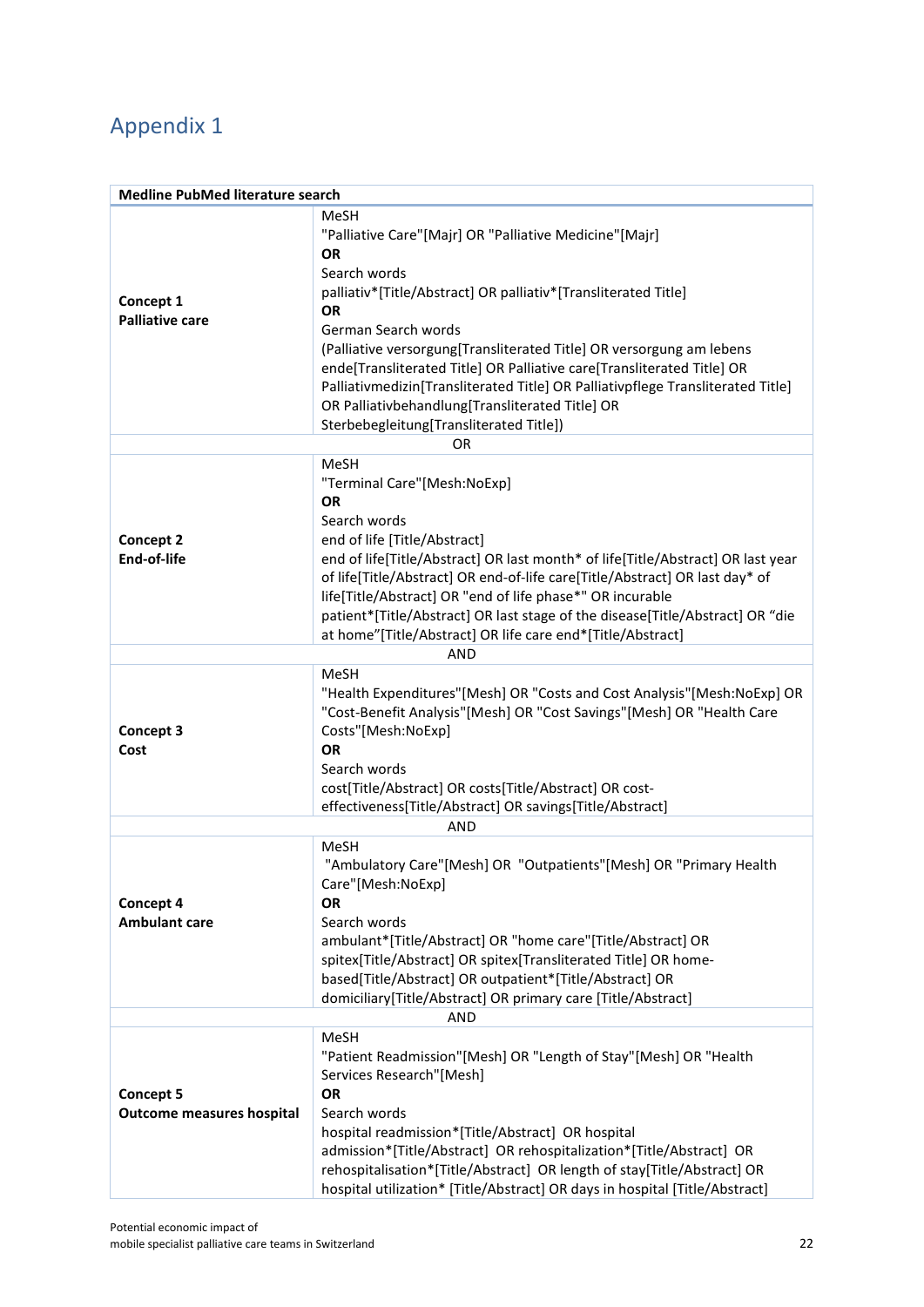| And                                     |                                                                                                |  |  |  |  |  |
|-----------------------------------------|------------------------------------------------------------------------------------------------|--|--|--|--|--|
| NOT letters, comments, or<br>editorials | Step 1: Editorial[pt] OR Letter[pt] OR Case Reports[pt] OR Comment[pt]<br>Step 2: NOT (step 1) |  |  |  |  |  |
| Not age below 19 years                  | No effect on number of found paper therefore can be ignored                                    |  |  |  |  |  |
| <b>Filter German, English</b>           |                                                                                                |  |  |  |  |  |
| <b>Filter publication date</b>          |                                                                                                |  |  |  |  |  |
| 20121127-20183009                       |                                                                                                |  |  |  |  |  |

Combination: Palliative care (Concept 1 OR concept 2: mesh OR search words) AND Ambulant care (Concept 4: mesh OR search words) AND (Costs (Concept 3: mesh OR search words) OR Outcome measures hospital (Concept 5: mesh OR search words)) NOT (Letters, comments, editorials), FILTER language (German, English), publication date 2012.11.27- 27.11.2017) = 402 results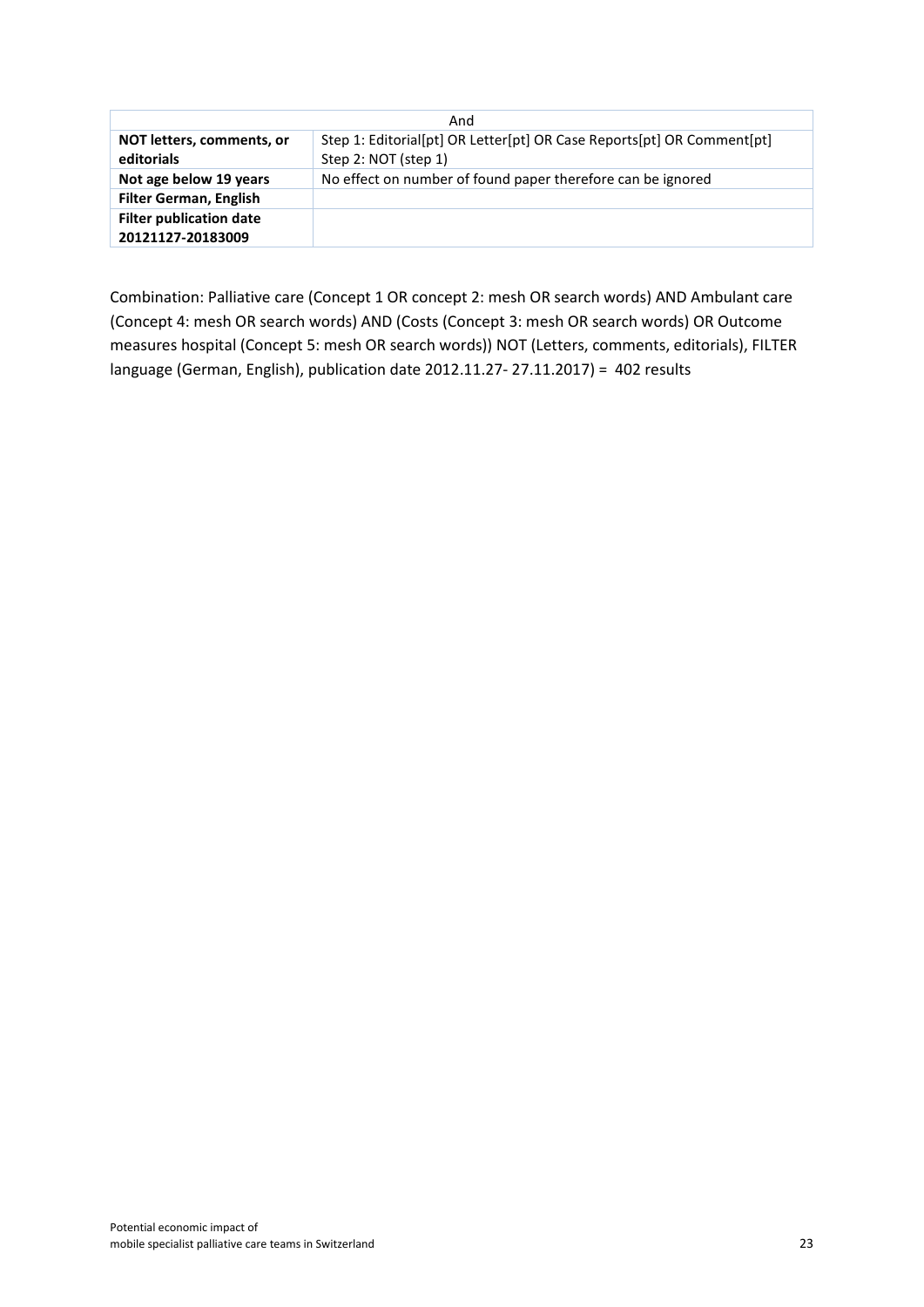# <span id="page-24-0"></span>Appendix 2

Potential costs of mobile specialist palliative care teams compared to the potential reduction of hospital costs (16% hospitalization reduction scenario, in million CHF).

| <b>Cantons</b>        | Potential costs of canton-wide<br>mobile specialist palliative care | Potential costs (not reimbursed)<br>of canton-wide mobile specialist<br>palliative care |
|-----------------------|---------------------------------------------------------------------|-----------------------------------------------------------------------------------------|
| Zurich                | 4.48                                                                | 3.10                                                                                    |
| <b>Bern</b>           | 3.83                                                                | 2.65                                                                                    |
| Lucerne               | 1.24                                                                | 0.86                                                                                    |
| Uri                   | 0.15                                                                | 0.10                                                                                    |
| Schwyz                | 0.43                                                                | 0.30                                                                                    |
| Obwalden              | 0.11                                                                | 0.08                                                                                    |
| <b>Nidwalden</b>      | 0.14                                                                | 0.09                                                                                    |
| Glarus                | 0.15                                                                | 0.11                                                                                    |
| Zug                   | 0.32                                                                | 0.22                                                                                    |
| <b>Fribourg</b>       | 0.83                                                                | 0.58                                                                                    |
| Solothurn             | 0.99                                                                | 0.68                                                                                    |
| <b>Basel</b>          | 0.86                                                                | 0.59                                                                                    |
| <b>Basel District</b> | 1.00                                                                | 0.69                                                                                    |
| <b>Schaffhausen</b>   | 0.30                                                                | 0.21                                                                                    |
| Appenzell-A           | 0.20                                                                | 0.14                                                                                    |
| Appenzell-I           | 0.05                                                                | 0.03                                                                                    |
| St. Gallen            | 1.57                                                                | 1.09                                                                                    |
| <b>Grisons</b>        | 0.71                                                                | 0.49                                                                                    |
| Aargau                | 1.91                                                                | 1.32                                                                                    |
| <b>Thurgau</b>        | 0.80                                                                | 0.56                                                                                    |
| <b>Ticino</b>         | 1.31                                                                | 0.91                                                                                    |
| Vaud                  | 2.33                                                                | 1.61                                                                                    |
| <b>Valais</b>         | 1.12                                                                | 0.77                                                                                    |
| Neuchâtel             | 0.65                                                                | 0.45                                                                                    |
| Geneve                | 1.35                                                                | 0.94                                                                                    |
| Jura                  | 0.27                                                                | 0.19                                                                                    |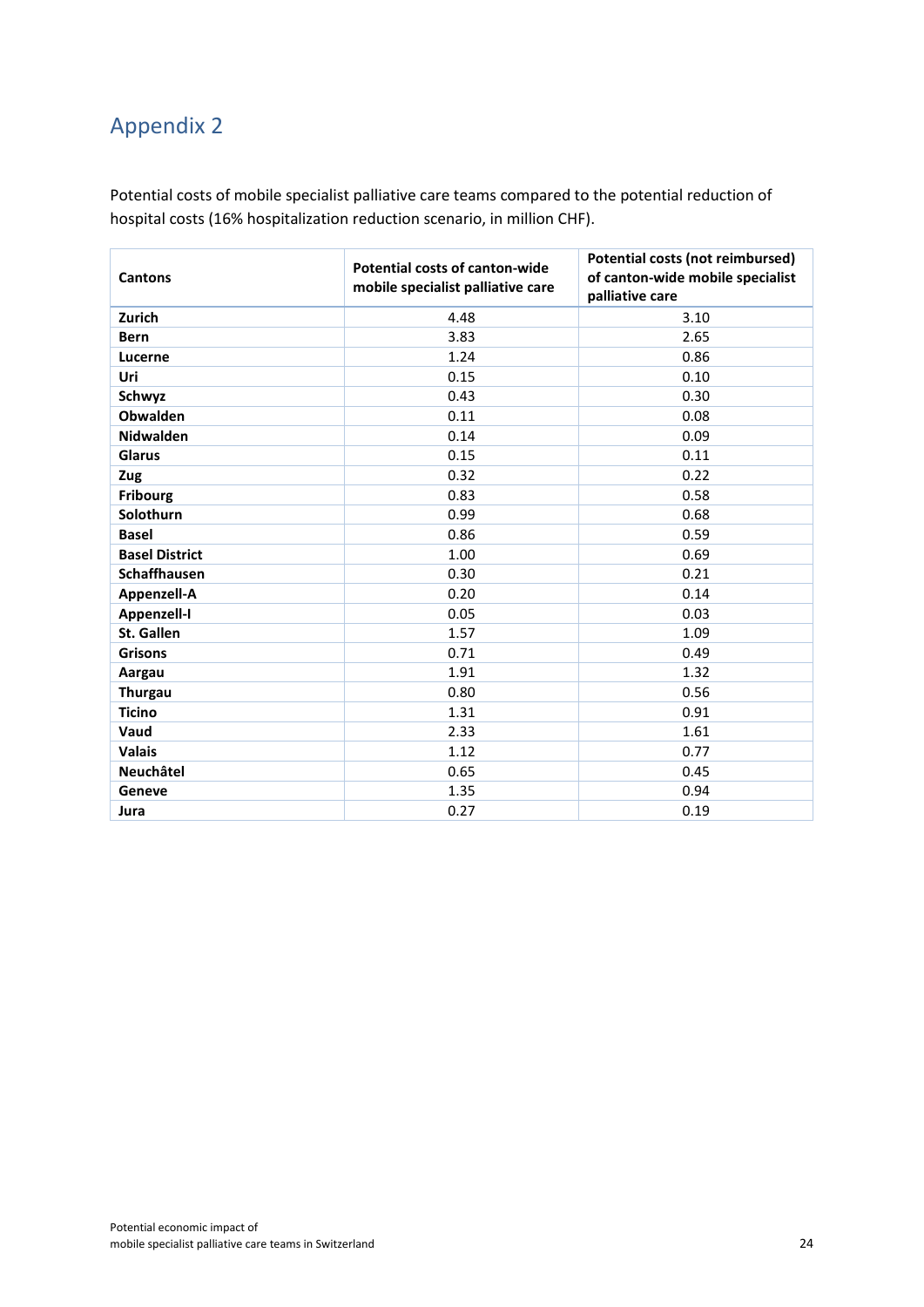# <span id="page-25-0"></span>Acknowledgements

We wish to thank Noëmi Lehmann, Bsc. for her support in the data collection and the clinical scenario, Valérie Soulier, MD for being the second reader in the systematic literature review, and the participating mobile specialist palliative care teams for providing their economic data.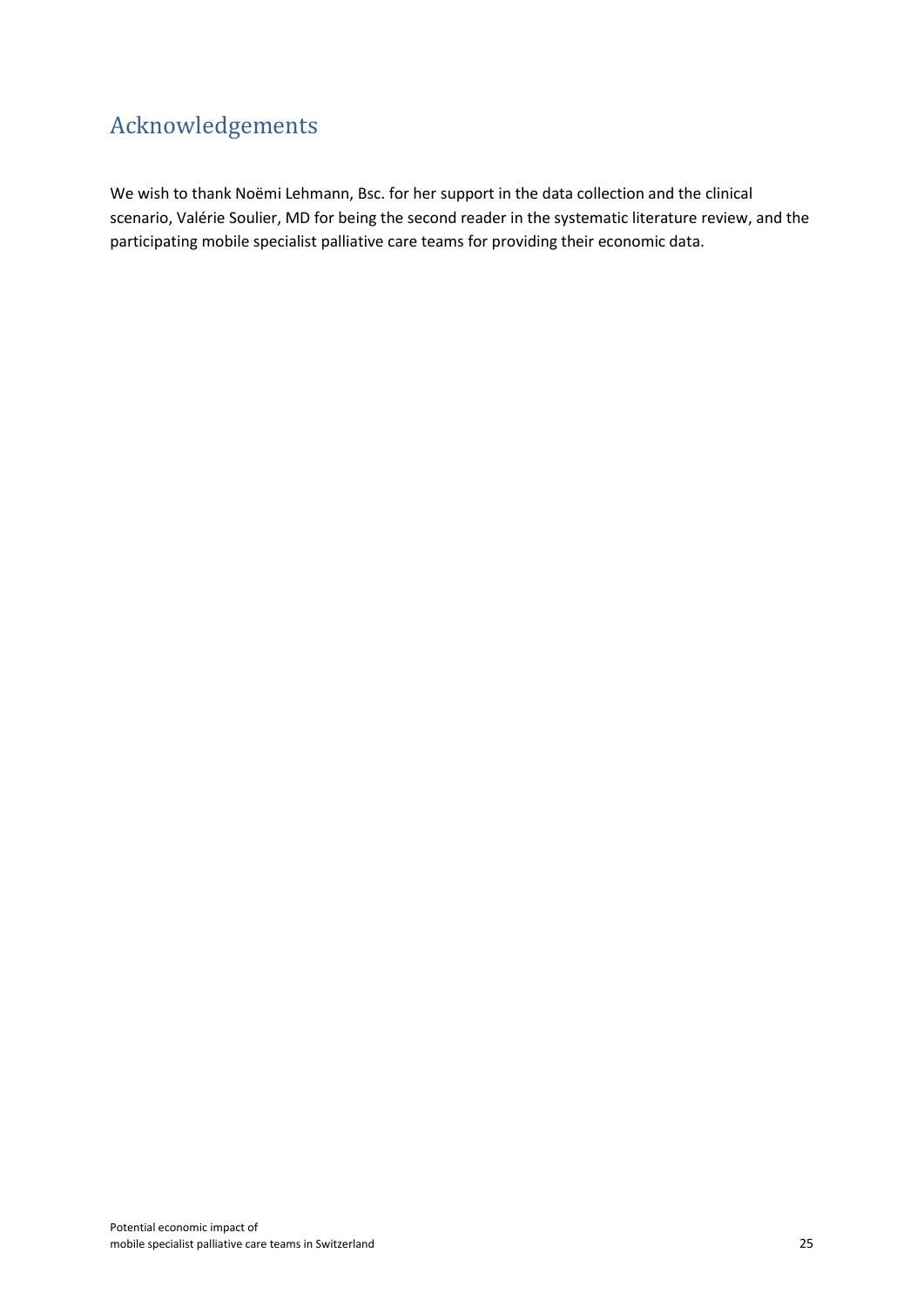## <span id="page-26-0"></span>References

- 1. Radbruch L, Payne S. 2010. White Paper on standards and norms for hospice and palliative care in Europe: part 2 *European Journal Of Palliative Care* 17:22-33
- 2. Stettler P, Bischof S, Bannwart L.2018 Bevölkerungsbefragung Palliative Care 2017.Ergebnisse der Befragung 2017 und Vergleich zur Erhebung von 2009, Federal Office of Public Health, Bern
- 3. Luta X, Panczak R, Maessen M, Egger M, Goodman DC, et al. 2016. Dying among older adults in Switzerland: who dies in hospital, who dies in a nursing home? *BMC palliative care* 15:83
- 4. Grünig A. 2014. Indikationskriterien für spezialisierte Palliative Care*.* Reportnr. GP 03.11 1500 d 800 f 30EXT1106, Bern
- 5. Gomez-Batiste X, Blay C, Martinez-Munoz M, Lasmarias C, Vila L, et al. 2016. The Catalonia WHO Demonstration Project of Palliative Care: Results at 25 Years (1990-2015). *J Pain Symptom Manage* 52:92-9
- 6. Gomes B, Calanzani N, Curiale V, McCrone P, Higginson IJ. 2013. Effectiveness and costeffectiveness of home palliative care services for adults with advanced illness and their caregivers. *Cochrane Database Syst Rev*:CD007760
- 7. Paz-Ruiz S, Gomez-Batiste X, Espinosa J, Porta-Sales J, Esperalba J. 2009. The costs and savings of a regional public palliative care program: the Catalan experience at 18 years. *J Pain Symptom Manage* 38:87-96
- 8. Fassbender K, Fainsinger R, Brenneis C, Brown P, Braun T, Jacobs P. 2005. Utilization and costs of the introduction of system-wide palliative care in Alberta, 1993-2000. *Palliat Med* 19:513-20
- 9. Higginson IJ, Finlay IG, Goodwin DM, Hood K, Edwards AG, et al. 2003. Is there evidence that palliative care teams alter end-of-life experiences of patients and their caregivers? *J Pain Symptom Manage* 25:150-68
- 10. Morrison RS, Penrod JD, Cassel JB, Caust-Ellenbogen M, Litke A, et al. 2008. Cost savings associated with US hospital palliative care consultation programs. *Arch Intern Med* 168:1783- 90
- 11. Federal Office of Public Health (FOPH). 2011. Kosteneffektivität von Palliative Care-Literaturanalyse, Bern
- 12. Gomez-Batiste X, Tuca A, Corrales E, Porta-Sales J, Amor M, et al. 2006. Resource consumption and costs of palliative care services in Spain: a multicenter prospective study. *J Pain Symptom Manage* 31:522-32
- 13. Serra-Prat M, Gallo P, Picaza JM. 2001. Home palliative care as a cost-saving alternative: evidence from Catalonia. *Palliat Med* 15:271-8
- 14. Dalal S, Bruera E. 2017. End-of-Life Care Matters: Palliative Cancer Care Results in Better Care and Lower Costs. *Oncologist* 22:361-8
- 15. May P, Garrido MM, Cassel JB, Kelley AS, Meier DE, et al. 2017. Cost analysis of a prospective multi-site cohort study of palliative care consultation teams for adults with advanced cancer: Where do cost-savings come from? *Palliat Med* 31:378-86
- 16. Round J, Drake R, Kendall E, Addicott R, Agelopoulos N, Jones L. 2015. Evaluating a complex system-wide intervention using the difference in differences method: the Delivering Choice Programme. *BMJ supportive & palliative care* 5:26-33
- 17. Candy B, Holman A, Leurent B, Davis S, Jones L. 2011. Hospice care delivered at home, in nursing homes and in dedicated hospice facilities: A systematic review of quantitative and qualitative evidence. *International journal of nursing studies* 48:121-33
- 18. Morrison RS, Dietrich J, Ladwig S, Quill T, Sacco J, et al. 2011. Palliative care consultation teams cut hospital costs for Medicaid beneficiaries. *Health affairs (Project Hope)* 30:454-63